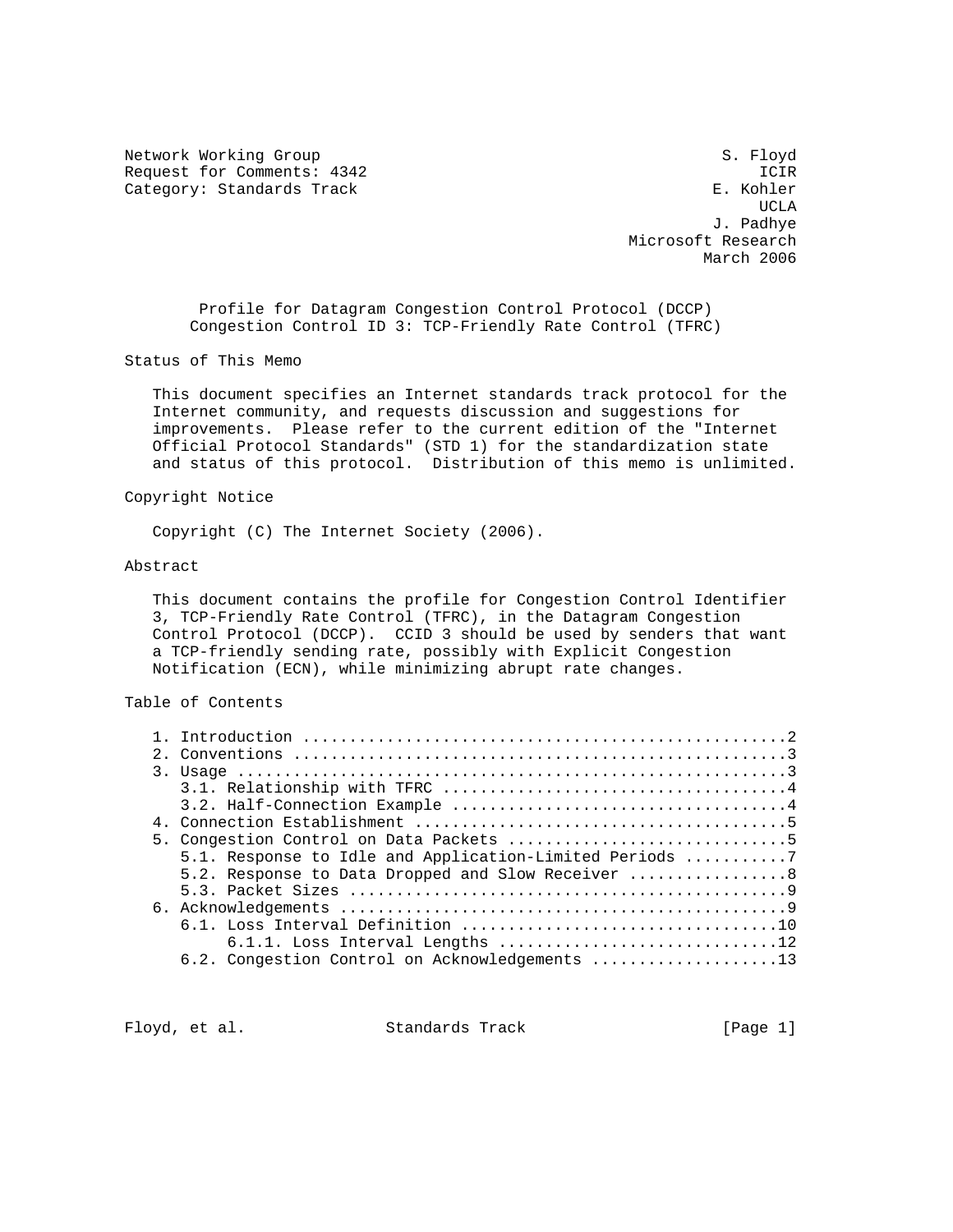| 6.3. Acknowledgements of Acknowledgements 13           |  |
|--------------------------------------------------------|--|
|                                                        |  |
| 7. Explicit Congestion Notification 14                 |  |
|                                                        |  |
|                                                        |  |
|                                                        |  |
|                                                        |  |
| 8.4. Send Loss Event Rate Feature 18                   |  |
|                                                        |  |
|                                                        |  |
|                                                        |  |
|                                                        |  |
| 9. Verifying Congestion Control Compliance with ECN 22 |  |
| 9.1. Verifying the ECN Nonce Echo 22                   |  |
| 9.2. Verifying the Reported Loss Intervals and Loss    |  |
|                                                        |  |
|                                                        |  |
|                                                        |  |
| 10.2. Determining Loss Events at the Receiver 24       |  |
|                                                        |  |
|                                                        |  |
|                                                        |  |
|                                                        |  |
|                                                        |  |
|                                                        |  |
|                                                        |  |
| A. Appendix: Possible Future Changes to CCID 3 30      |  |
|                                                        |  |
|                                                        |  |

List of Tables

|  |  |  | Table 2: DCCP CCID 3 Feature Numbers 15 |  |  |  |  |  |  |  |
|--|--|--|-----------------------------------------|--|--|--|--|--|--|--|

# 1. Introduction

 This document contains the profile for Congestion Control Identifier 3, TCP-Friendly Rate Control (TFRC), in the Datagram Congestion Control Protocol (DCCP) [RFC4340]. DCCP uses Congestion Control Identifiers, or CCIDs, to specify the congestion control mechanism in use on a half-connection.

 TFRC is a receiver-based congestion control mechanism that provides a TCP-friendly sending rate while minimizing the abrupt rate changes characteristic of TCP or of TCP-like congestion control [RFC3448]. The sender's allowed sending rate is set in response to the loss

Floyd, et al. Standards Track [Page 2]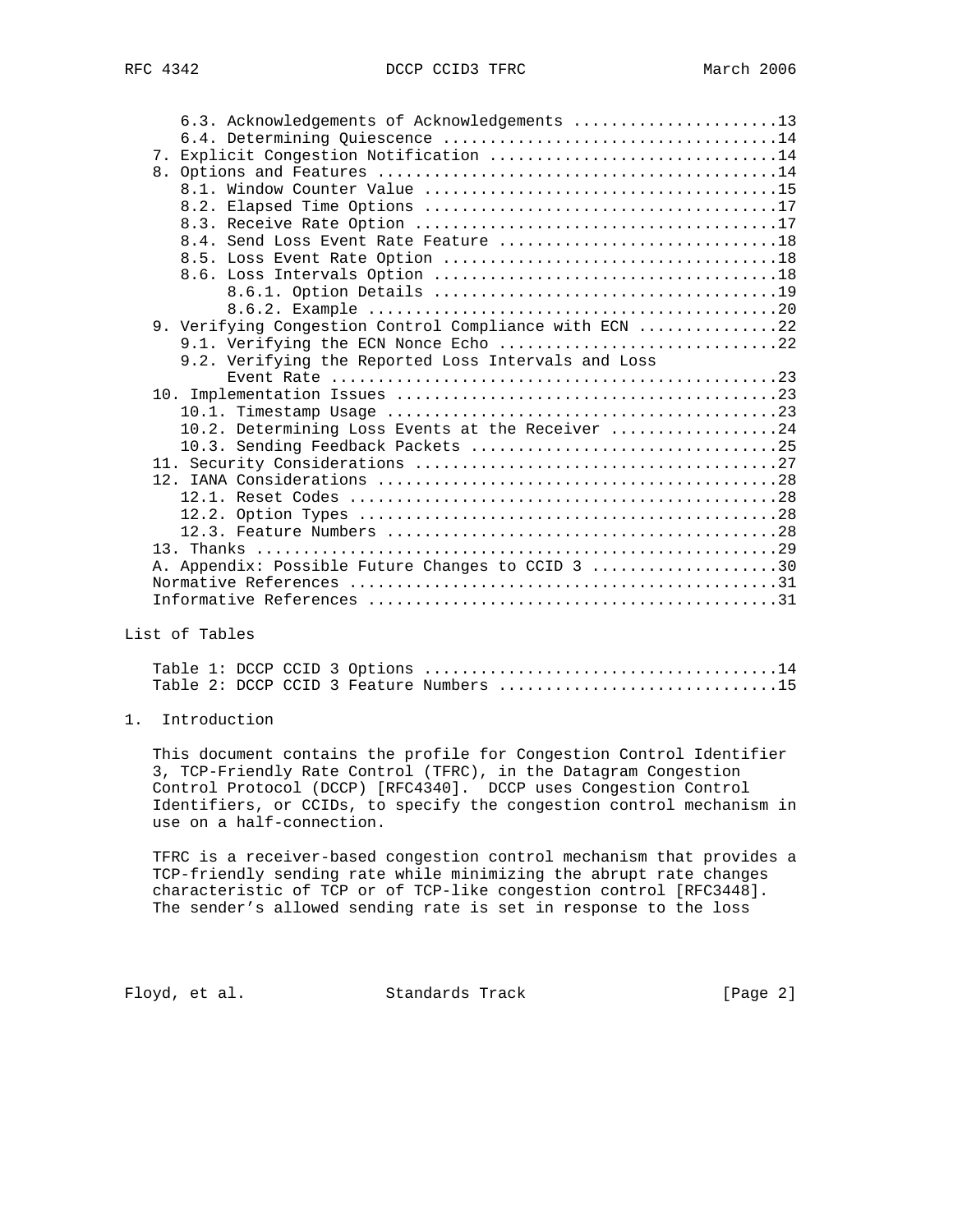event rate, which is typically reported by the receiver to the sender. See Section 3 for more on application requirements.

2. Conventions

 The key words "MUST", "MUST NOT", "REQUIRED", "SHALL", "SHALL NOT", "SHOULD", "SHOULD NOT", "RECOMMENDED", "MAY", and "OPTIONAL" in this document are to be interpreted as described in [RFC2119].

 All multi-byte numerical quantities in CCID 3, such as arguments to options, are transmitted in network byte order (most significant byte first).

 A DCCP half-connection consists of the application data sent by one endpoint and the corresponding acknowledgements sent by the other endpoint. The terms "HC-Sender" and "HC-Receiver" denote the endpoints sending application data and acknowledgements, respectively. Since CCIDs apply at the level of half-connections, we abbreviate HC-Sender to "sender" and HC-Receiver to "receiver" in this document. See [RFC4340] for more discussion.

 For simplicity, we say that senders send DCCP-Data packets and receivers send DCCP-Ack packets. Both of these categories are meant to include DCCP-DataAck packets.

 The phrases "ECN-marked" and "marked" refer to packets marked ECN Congestion Experienced unless otherwise noted.

 This document uses a number of variables from [RFC3448], including the following:

- o X\_recv: The receive rate in bytes per second. See [RFC3448], Section 3.2.2.
- o s: The packet size in bytes. See [RFC3448], Section 3.1.
- o p: The loss event rate. See [RFC3448], Section 3.1.
- 3. Usage

 CCID 3's TFRC congestion control is appropriate for flows that would prefer to minimize abrupt changes in the sending rate, including streaming media applications with small or moderate receiver buffering before playback. TCP-like congestion control, such as that of DCCP's CCID 2 [RFC4341], halves the sending rate in response to each congestion event and thus cannot provide a relatively smooth sending rate.

Floyd, et al. Standards Track [Page 3]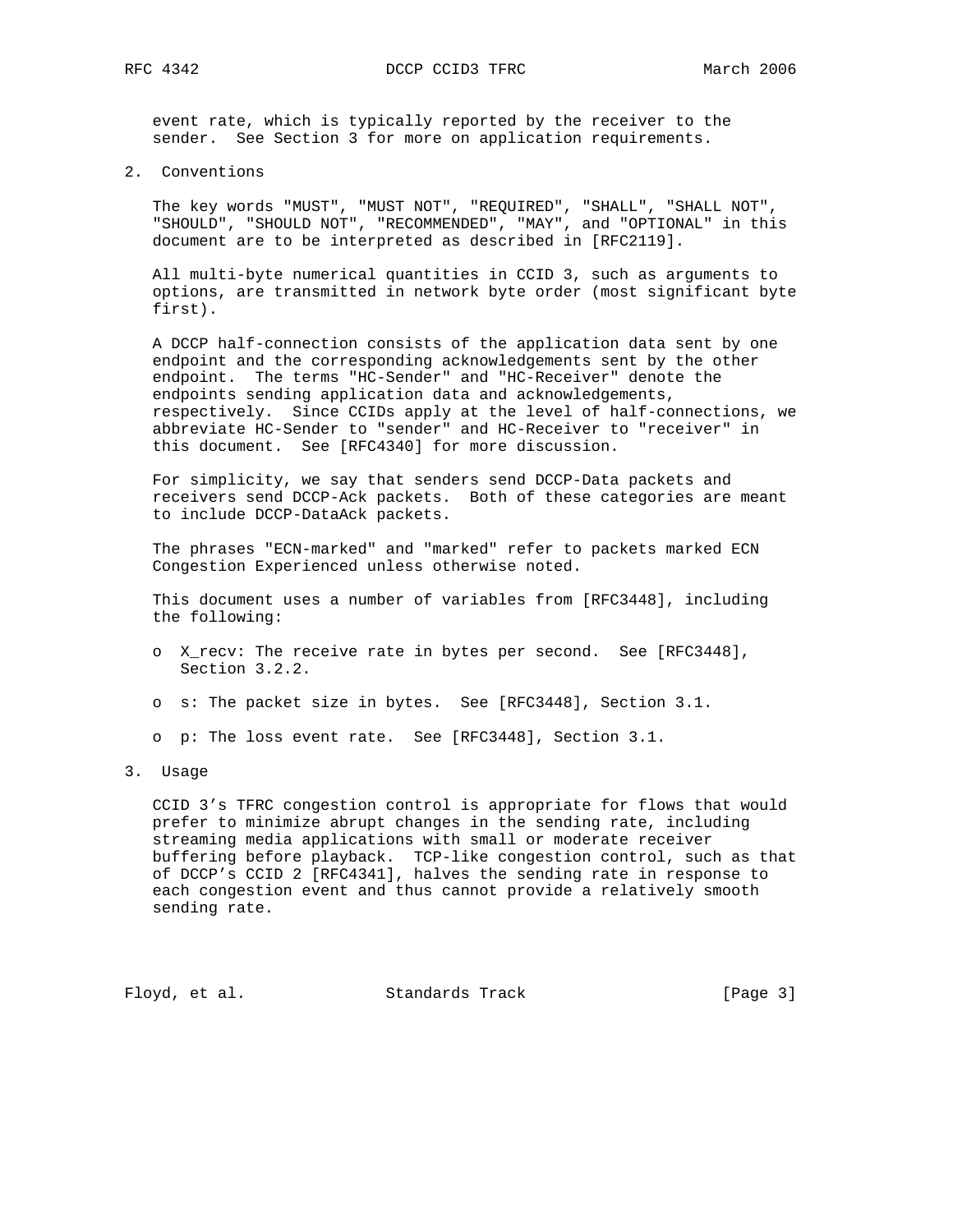As explained in [RFC3448], Section 1, the penalty of having smoother throughput than TCP while competing fairly for bandwidth with TCP is that the TFRC mechanism in CCID 3 responds slower to changes in available bandwidth than do TCP or TCP-like mechanisms. Thus, CCID 3 should only be used for applications with a requirement for smooth throughput. For applications that simply need to transfer as much data as possible in as short a time as possible, we recommend using TCP-like congestion control, such as CCID 2.

 CCID 3 should also not be used by applications that change their sending rate by varying the packet size, rather than by varying the rate at which packets are sent. A new CCID will be required for these applications.

3.1. Relationship with TFRC

 The congestion control mechanisms described here follow the TFRC mechanism standardized by the IETF [RFC3448]. Conforming CCID 3 implementations MAY track updates to the TCP throughput equation directly, as updates are standardized in the IETF, rather than wait for revisions of this document. However, conforming implementations SHOULD wait for explicit updates to CCID 3 before implementing other changes to TFRC congestion control.

3.2. Half-Connection Example

 This example shows the typical progress of a half-connection using CCID 3's TFRC Congestion Control, not including connection initiation and termination. The example is informative, not normative.

 1. The sender transmits DCCP-Data packets. Its sending rate is governed by the allowed transmit rate as specified in [RFC3448], Section 3.2. Each DCCP-Data packet has a sequence number and the DCCP header's CCVal field contains the window counter value, which is used by the receiver in determining when multiple losses belong in a single loss event.

 In the typical case of an ECN-capable half-connection, each DCCP- Data and DCCP-DataAck packet is sent as ECN Capable, with either the ECT(0) or the ECT(1) codepoint set. The use of the ECN Nonce with TFRC is described in Section 9.

 2. The receiver sends DCCP-Ack packets acknowledging the data packets at least once per round-trip time, unless the sender is sending at a rate of less than one packet per round-trip time, as indicated by the TFRC specification ([RFC3448], Section 6). Each DCCP-Ack packet uses a sequence number, identifies the most recent packet

Floyd, et al. Standards Track [Page 4]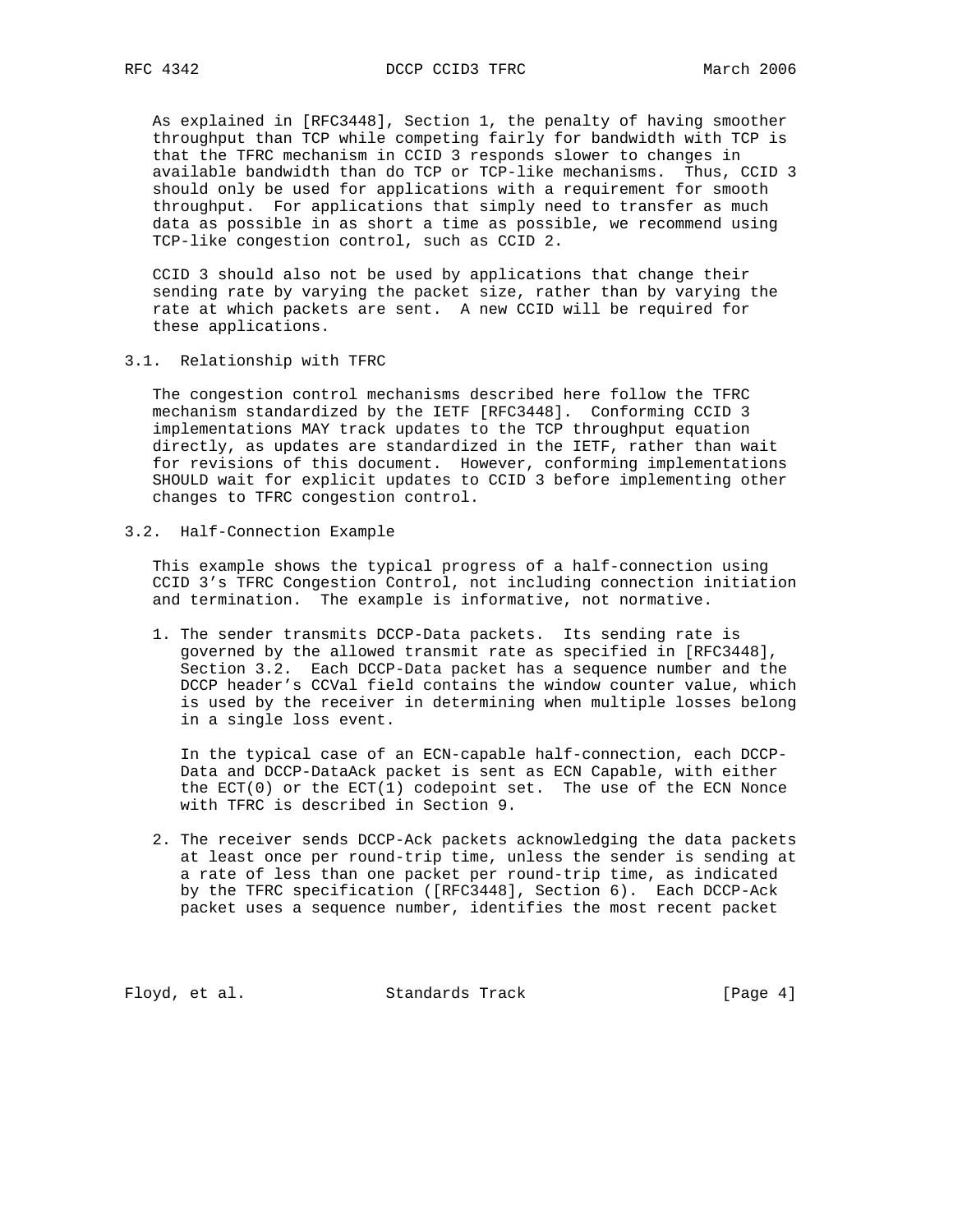received from the sender, and includes feedback about the recent loss intervals experienced by the receiver.

- 3. The sender continues sending DCCP-Data packets as controlled by the allowed transmit rate. Upon receiving DCCP-Ack packets, the sender updates its allowed transmit rate as specified in [RFC3448], Section 4.3. This update is based on a loss event rate calculated by the sender using the receiver's loss intervals feedback. If it prefers, the sender can also use a loss event rate calculated and reported by the receiver.
- 4. The sender estimates round-trip times and calculates a nofeedback time, as specified in [RFC3448], Section 4.4. If no feedback is received from the receiver in that time (at least four round-trip times), the sender halves its sending rate.
- 4. Connection Establishment

 The client initiates the connection by using mechanisms described in the DCCP specification [RFC4340]. During or after CCID 3 negotiation, the client and/or server may want to negotiate the values of the Send Ack Vector and Send Loss Event Rate features.

5. Congestion Control on Data Packets

 CCID 3 uses the congestion control mechanisms of TFRC [RFC3448]. The following discussion summarizes information from [RFC3448], which should be considered normative except where specifically indicated otherwise.

Loss Event Rate

 The basic operation of CCID 3 centers around the calculation of a loss event rate: the number of loss events as a fraction of the number of packets transmitted, weighted over the last several loss intervals. This loss event rate, a round-trip time estimate, and the average packet size are plugged into the TCP throughput equation, as specified in [RFC3448], Section 3.1. The result is a fair transmit rate close to what a modern TCP would achieve in the same conditions. CCID 3 senders are limited to this fair rate.

 The loss event rate itself is calculated in CCID 3 using recent loss interval lengths reported by the receiver. Loss intervals are precisely defined in Section 6.1. In summary, a loss interval is up to 1 RTT of possibly lost or ECN-marked data packets, followed by an arbitrary number of non-dropped, non-marked data packets. Thus, long loss intervals represent low congestion rates. The CCID 3 Loss

Floyd, et al. Standards Track [Page 5]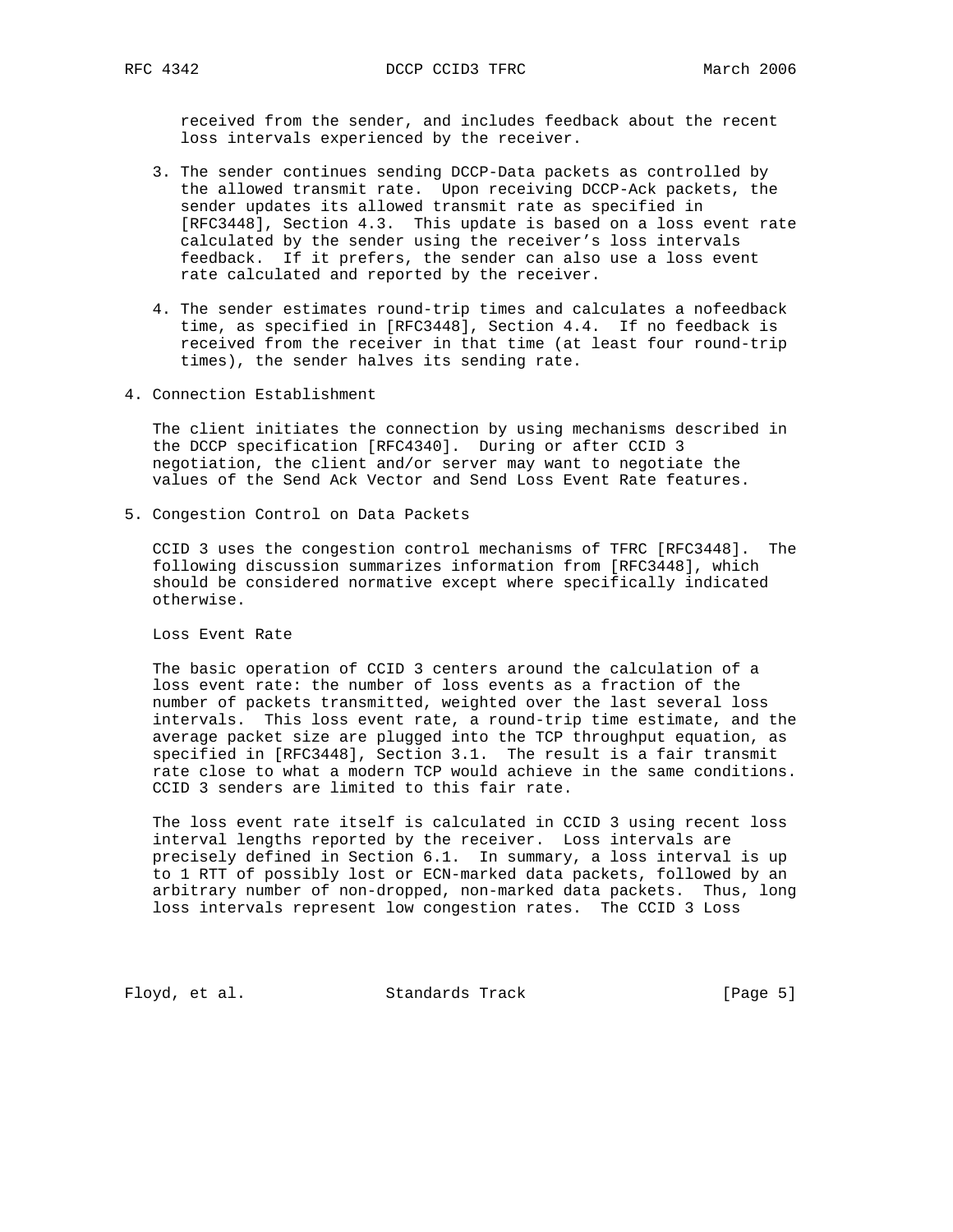Intervals option is used to report loss interval lengths; see Section 8.6.

Other Congestion Control Mechanisms

 The sender starts in a slow-start phase, roughly doubling its allowed sending rate each round-trip time. The slow-start phase is ended by the receiver's report of a data packet drop or mark, after which the sender uses the loss event rate to calculate its allowed sending rate.

 [RFC3448], Section 4, specifies an initial sending rate of one packet per round-trip time (RTT) as follows: The sender initializes the allowed sending rate to one packet per second. As soon as a feedback packet is received from the receiver, the sender has a measurement of the round-trip time and then sets the initial allowed sending rate to one packet per RTT. However, while the initial TCP window used to be one segment, [RFC2581] allows an initial TCP window of two segments, and [RFC3390] allows an initial TCP window of three or four segments (up to 4380 bytes). [RFC3390] gives an upper bound on the initial window of min(4\*MSS, max(2\*MSS, 4380 bytes)).

 Therefore, in contrast to [RFC3448], the initial CCID 3 sending rate is allowed to be at least two packets per RTT, and at most four packets per RTT, depending on the packet size. The initial rate is only allowed to be three or four packets per RTT when, in terms of segment size, that translates to at most 4380 bytes per RTT.

 The sender's measurement of the round-trip time uses the Elapsed Time and/or Timestamp Echo option contained in feedback packets, as described in Section 8.2. The Elapsed Time option is required, while the Timestamp Echo option is not. The sender maintains an average round-trip time heavily weighted on the most recent measurements.

 Each DCCP-Data packet contains a sequence number. Each DCCP-Data packet also contains a window counter value, as described in Section 8.1. The window counter is generally incremented by one every quarter round-trip time. The receiver uses it as a coarse-grained timestamp to determine when a packet loss should be considered part of an existing loss interval and when it must begin a new loss interval.

 Because TFRC is rate-based instead of window-based, and because feedback packets can be dropped in the network, the sender needs some mechanism for reducing its sending rate in the absence of positive feedback from the receiver. As described in Section 6, the receiver sends feedback packets roughly once per round-trip time. As specified in [RFC3448], Section 4.3, the sender sets a nofeedback

Floyd, et al. Standards Track [Page 6]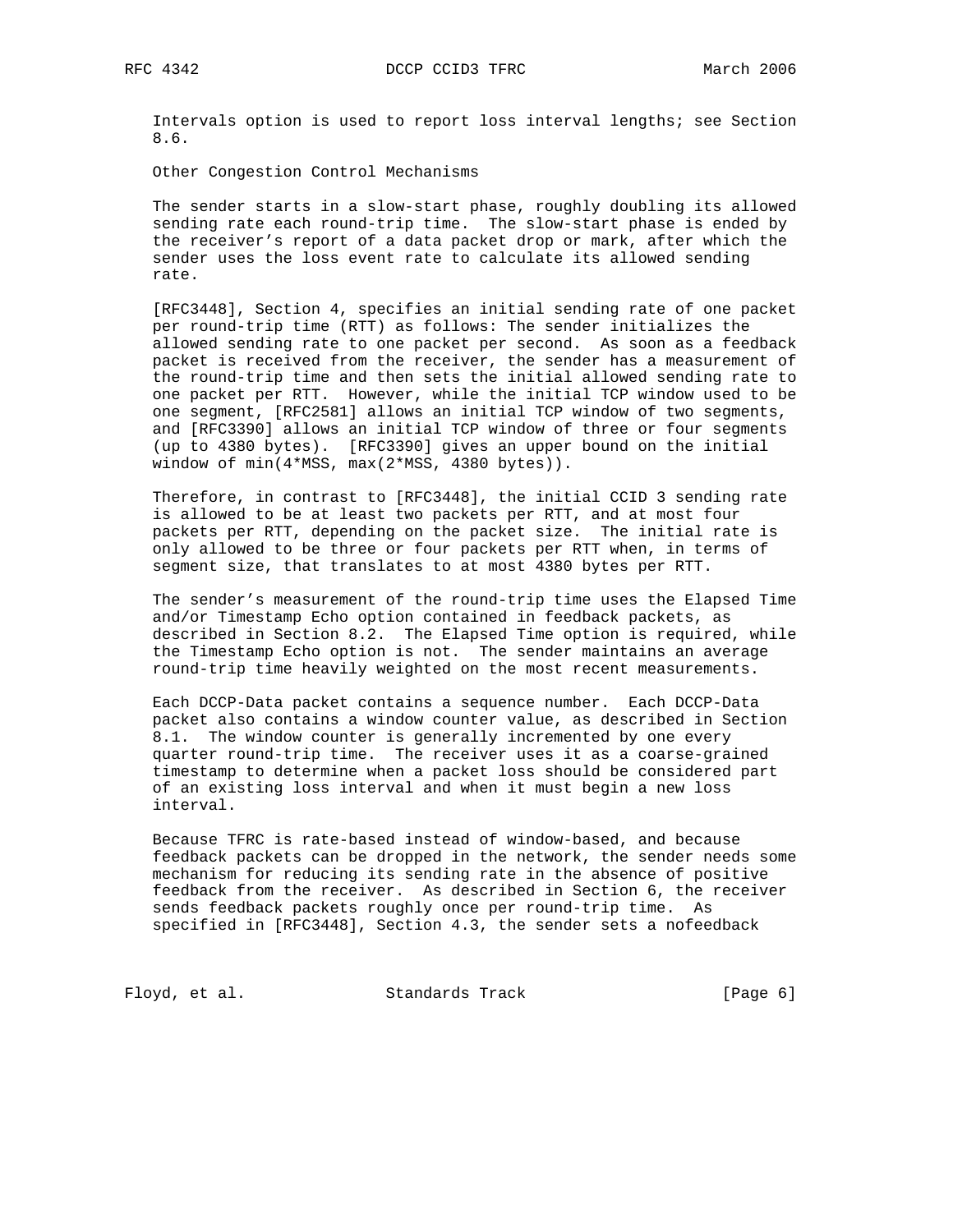timer to at least four round-trip times, or to twice the interval between data packets, whichever is larger. If the sender hasn't received a feedback packet from the receiver when the nofeedback timer expires, then the sender halves its allowed sending rate. The allowed sending rate is never reduced below one packet per 64 seconds. Note that not all acknowledgements are considered feedback packets, since feedback packets must contain valid Loss Intervals, Elapsed Time, and Receive Rate options.

 If the sender never receives a feedback packet from the receiver, and as a consequence never gets to set the allowed sending rate to one packet per RTT, then the sending rate is left at its initial rate of one packet per second, with the nofeedback timer expiring after two seconds. The allowed sending rate is halved each time the nofeedback timer expires. Thus, if no feedback is received from the receiver, the allowed sending rate is never above one packet per second and is quickly reduced below one packet per second.

 The feedback packets from the receiver contain a Receive Rate option specifying the rate at which data packets arrived at the receiver since the last feedback packet. The allowed sending rate can be at most twice the rate received at the receiver in the last round-trip time. This may be less than the nominal fair rate if, for example, the application is sending less than its fair share.

#### 5.1. Response to Idle and Application-Limited Periods

 One consequence of the nofeedback timer is that the sender reduces the allowed sending rate when the sender has been idle for a significant period of time. In [RFC3448], Section 4.4, the allowed sending rate is never reduced to fewer than two packets per round trip time as the result of an idle period. CCID 3 revises this to take into account the larger initial windows allowed by [RFC3390]: the allowed sending rate is never reduced to less than the [RFC3390] initial sending rate as the result of an idle period. If the allowed sending rate is less than the initial sending rate upon entry to the idle period, then it will still be less than the initial sending rate when the idle period is exited. However, if the allowed sending rate is greater than or equal to the initial sending rate upon entry to the idle period, then it should not be reduced below the initial sending rate no matter how long the idle period lasts.

 The sender's allowed sending rate is limited to at most twice the receive rate reported by the receiver. Thus, after an application limited period, the sender can at most double its sending rate from one round-trip time to the next, until it reaches the allowed sending rate determined by the loss event rate.

Floyd, et al. Standards Track [Page 7]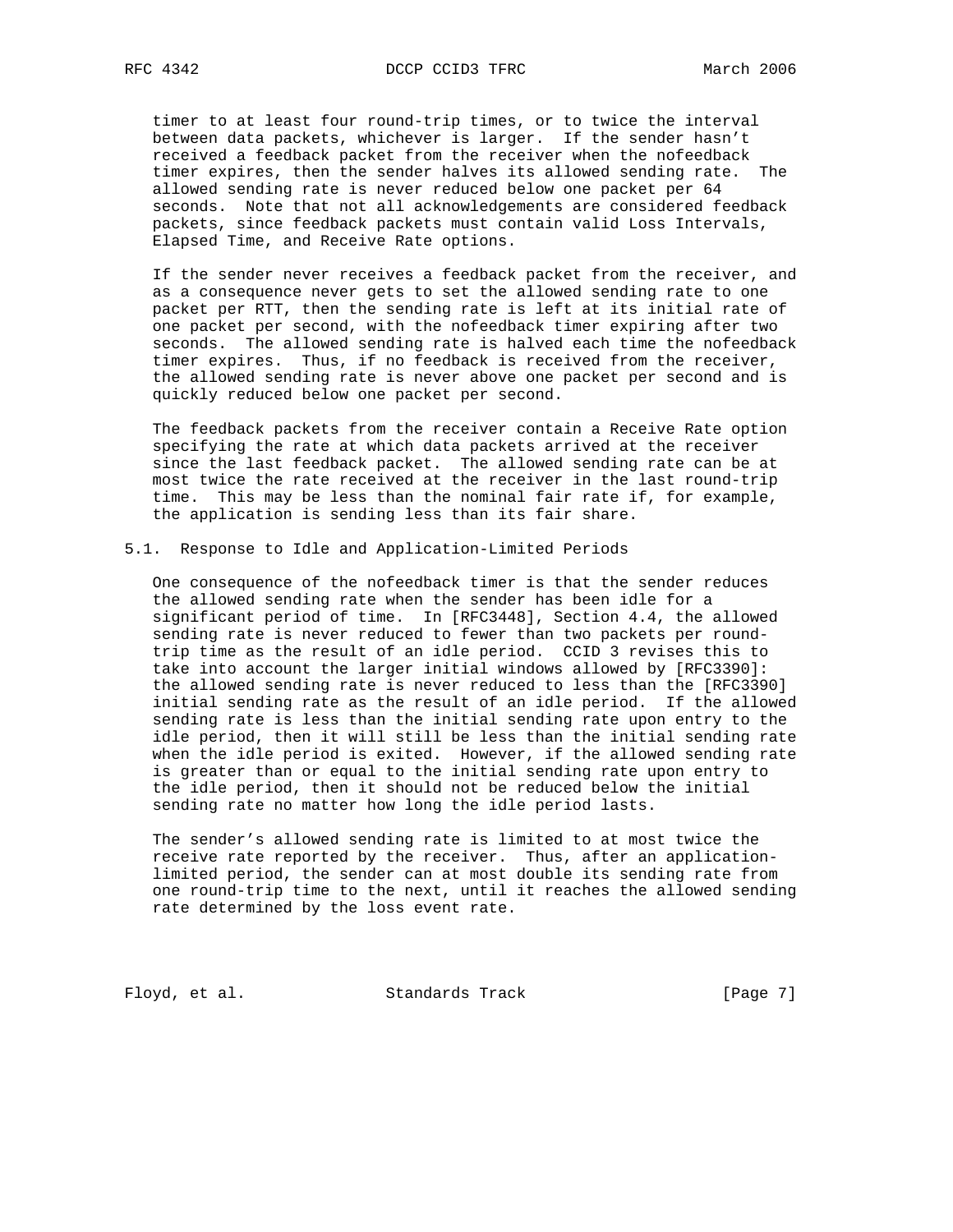## 5.2. Response to Data Dropped and Slow Receiver

 DCCP's Data Dropped option lets a receiver declare that a packet was dropped at the end host before delivery to the application -- for instance, because of corruption or receive buffer overflow. Its Slow Receiver option lets a receiver declare that it is having trouble keeping up with the sender's packets, although nothing has yet been dropped. CCID 3 senders respond to these options as described in [RFC4340], with the following further clarifications.

- o Drop Code 2 ("receive buffer drop"). The allowed sending rate is reduced by one packet per RTT for each packet newly acknowledged as Drop Code 2, except that it is never reduced below one packet per RTT as a result of Drop Code 2.
- o Adjusting the receive rate X\_recv. A CCID 3 sender SHOULD also respond to non-network-congestion events, such as those implied by Data Dropped and Slow Receiver options, by adjusting X\_recv, the receive rate reported by the receiver in Receive Rate options (see Section 8.3). The CCID 3 sender's allowed sending rate is limited to at most twice the receive rate reported by the receiver via the "min(..., 2\*X\_recv)" clause in TFRC's throughput calculations ([RFC3448], Section 4.3). When the sender receives one or more Data Dropped and Slow Receiver options, the sender adjusts X\_recv as follows:
	- 1. X\_inrecv is equal to the Receive Rate in bytes per second reported by the receiver in the most recent acknowledgement.
	- 2. X\_drop is set to the sending rate upper bound implied by Data Dropped and Slow Receiver options. If the sender receives a Slow Receiver option, which requests that the sender not increase its sending rate for roughly a round-trip time [RFC4340], then X\_drop should be set to X\_inrecv. Similarly, if the sender receives a Data Dropped option indicating, for example, that three packets were dropped with Drop Code 2, then the upper bound on the sending rate will be decreased by at most three packets per RTT, by the sender setting X\_drop to

max(X\_inrecv - 3\*s/RTT, min(X\_inrecv, s/RTT)).

Again, s is the packet size in bytes.

3. X\_recv is then set to min(X\_inrecv, X\_drop/2).

 As a result, the next round-trip time's sending rate will be limited to at most  $2*(X_drop/2) = X_drop$ . The effects of the Slow Receiver and Data Dropped options on X\_recv will mostly vanish by

Floyd, et al. Standards Track [Page 8]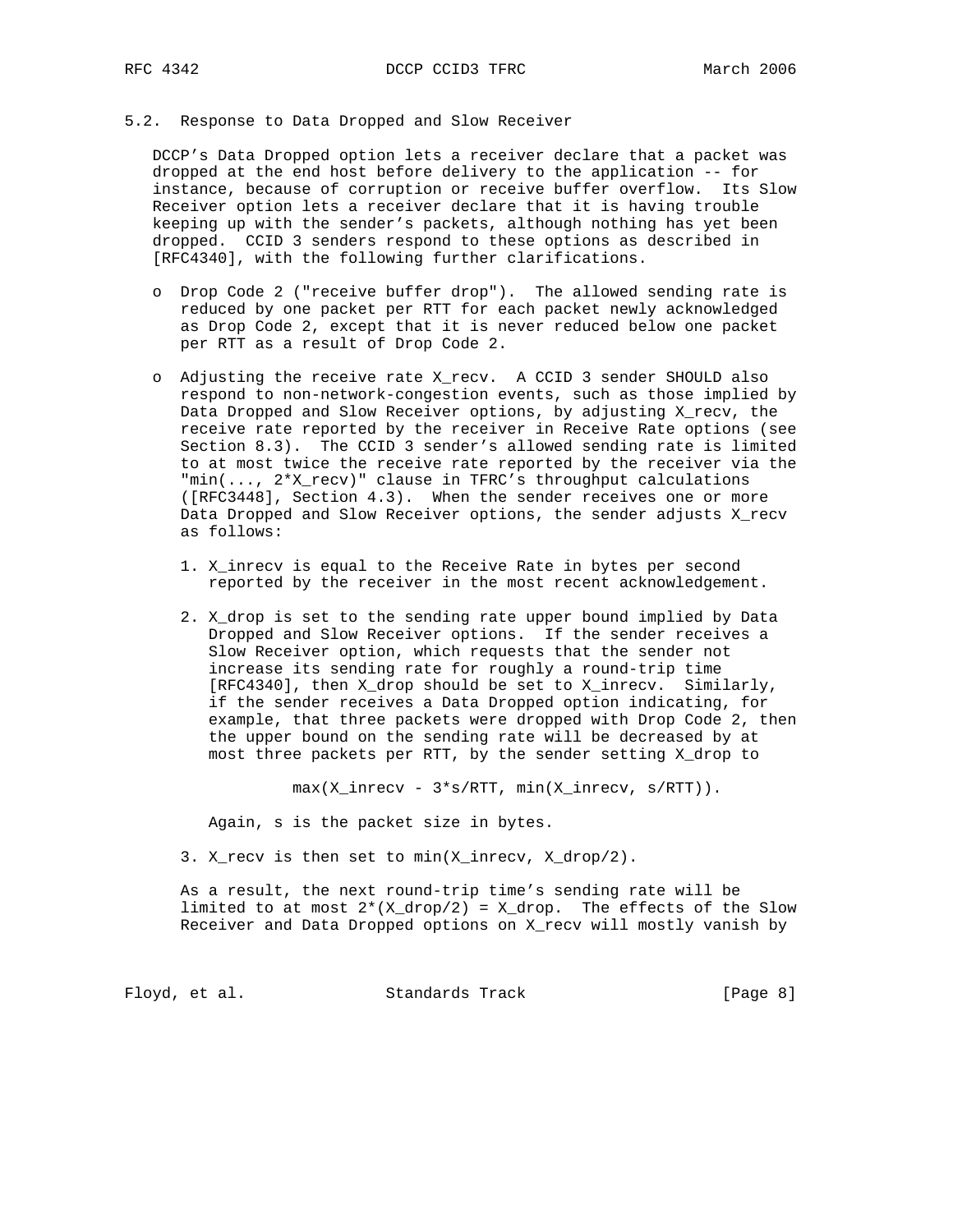the round-trip time after that, which is appropriate for this non-network-congestion feedback. This procedure MUST only be used for those Drop Codes not related to corruption (see [RFC4340]). Currently, this is limited to Drop Codes 0, 1, and 2.

# 5.3. Packet Sizes

 CCID 3 is intended for applications that use a fixed packet size, and that vary their sending rate in packets per second in response to congestion. CCID 3 is not appropriate for applications that require a fixed interval of time between packets and vary their packet size instead of their packet rate in response to congestion. However, some attention might be required for applications using CCID 3 that vary their packet size not in response to congestion, but in response to other application-level requirements.

 The packet size s is used in the TCP throughput equation. A CCID 3 implementation MAY calculate s as the segment size averaged over multiple round trip times -- for example, over the most recent four loss intervals, for loss intervals as defined in Section 6.1. Alternately, a CCID 3 implementation MAY use the Maximum Packet Size to derive s. In this case, s is set to the Maximum Segment Size (MSS), the maximum size in bytes for the data segment, not including the default DCCP and IP packet headers. Each packet transmitted then counts as one MSS, regardless of the actual segment size, and the TCP throughput equation can be interpreted as specifying the sending rate in packets per second.

 CCID 3 implementations MAY check for applications that appear to be manipulating the packet size inappropriately. For example, an application might send small packets for a while, building up a fast rate, then switch to large packets to take advantage of the fast rate. (Preliminary simulations indicate that applications may not be able to increase their overall transfer rates this way, so it is not clear that this manipulation will occur in practice [V03].)

6. Acknowledgements

 The receiver sends a feedback packet to the sender roughly once per round-trip time, if the sender is sending packets that frequently. This rate is determined by the TFRC protocol as specified in [RFC3448], Section 6.

 Each feedback packet contains an Acknowledgement Number, which equals the greatest valid sequence number received so far on this connection. ("Greatest" is, of course, measured in circular sequence space.) Each feedback packet also includes at least the following options:

Floyd, et al. Standards Track [Page 9]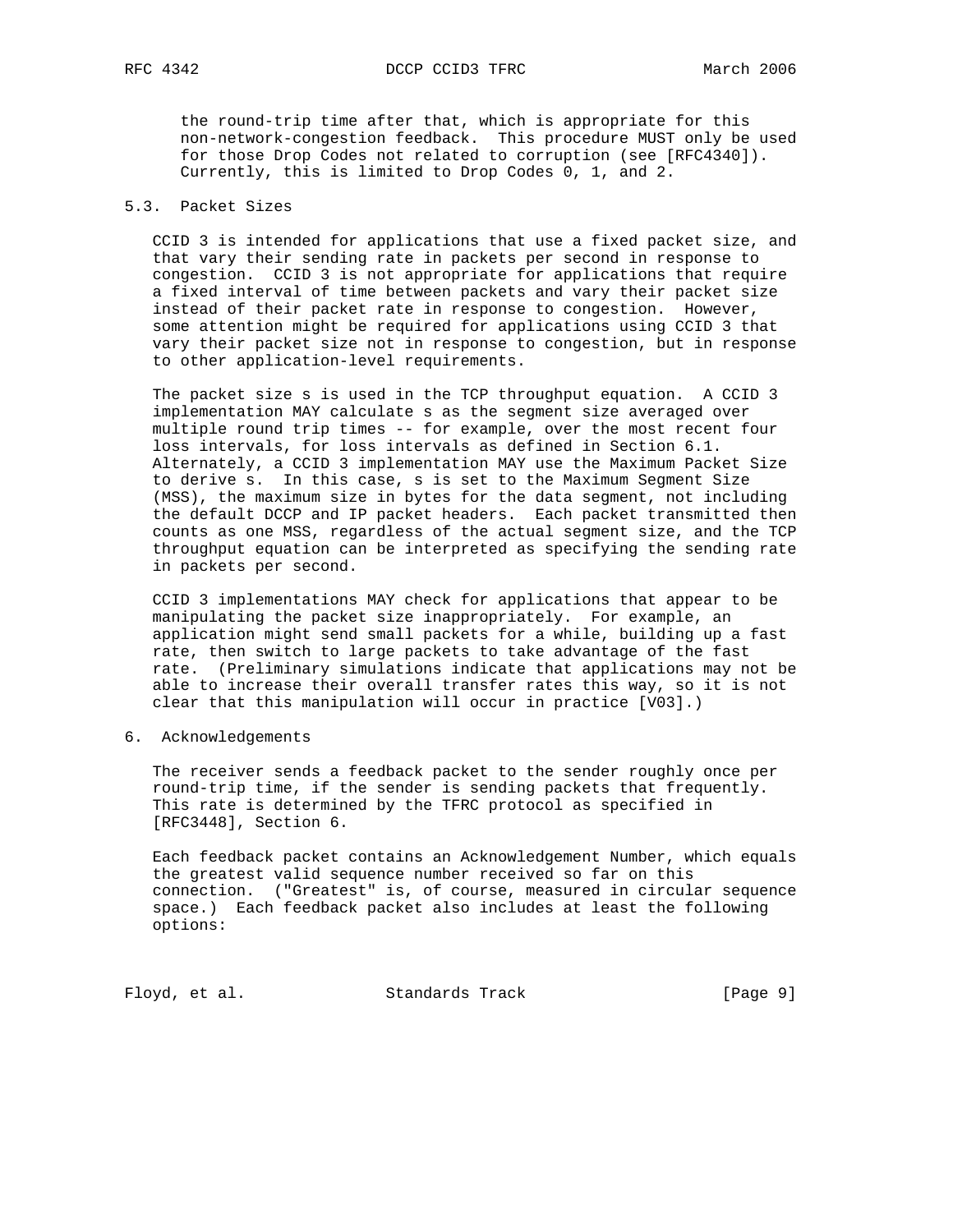- 1. An Elapsed Time and/or Timestamp Echo option specifying the amount of time elapsed since the arrival at the receiver of the packet whose sequence number appears in the Acknowledgement Number field. These options are described in [RFC4340], Section 13.
- 2. A Receive Rate option, defined in Section 8.3, specifying the rate at which data was received since the last DCCP-Ack was sent.
- 3. A Loss Intervals option, defined in Section 8.6, specifying the most recent loss intervals experienced by the receiver. (The definition of a loss interval is provided below.) From Loss Intervals, the sender can easily calculate the loss event rate p using the procedure described in [RFC3448], Section 5.4.

 Acknowledgements not containing at least these three options are not considered feedback packets.

 The receiver MAY also include other options concerning the loss event rate, including Loss Event Rate, which gives the loss event rate calculated by the receiver (Section 8.5), and DCCP's generic Ack Vector option, which reports the specific sequence numbers of any lost or marked packets ([RFC4340], Section 11.4). Ack Vector is not required by CCID 3's congestion control mechanisms: the Loss Intervals option provides all the information needed to manage the transmit rate and probabilistically verify receiver feedback. However, Ack Vector may be useful for applications that need to determine exactly which packets were lost. The receiver MAY also include other acknowledgement-related options, such as DCCP's Data Dropped option ([RFC4340], Section 11.7).

 If the HC-Receiver is also sending data packets to the HC-Sender, then it MAY piggyback acknowledgement information on those data packets more frequently than TFRC's specified acknowledgement rate allows.

### 6.1. Loss Interval Definition

 As described in [RFC3448], Section 5.2, a loss interval begins with a lost or ECN-marked data packet; continues with at most one round-trip time's worth of packets that may or may not be lost or marked; and completes with an arbitrarily long series of non-dropped, non-marked data packets. For example, here is a single loss interval, assuming that sequence numbers increase as you move right:

Floyd, et al. Standards Track [Page 10]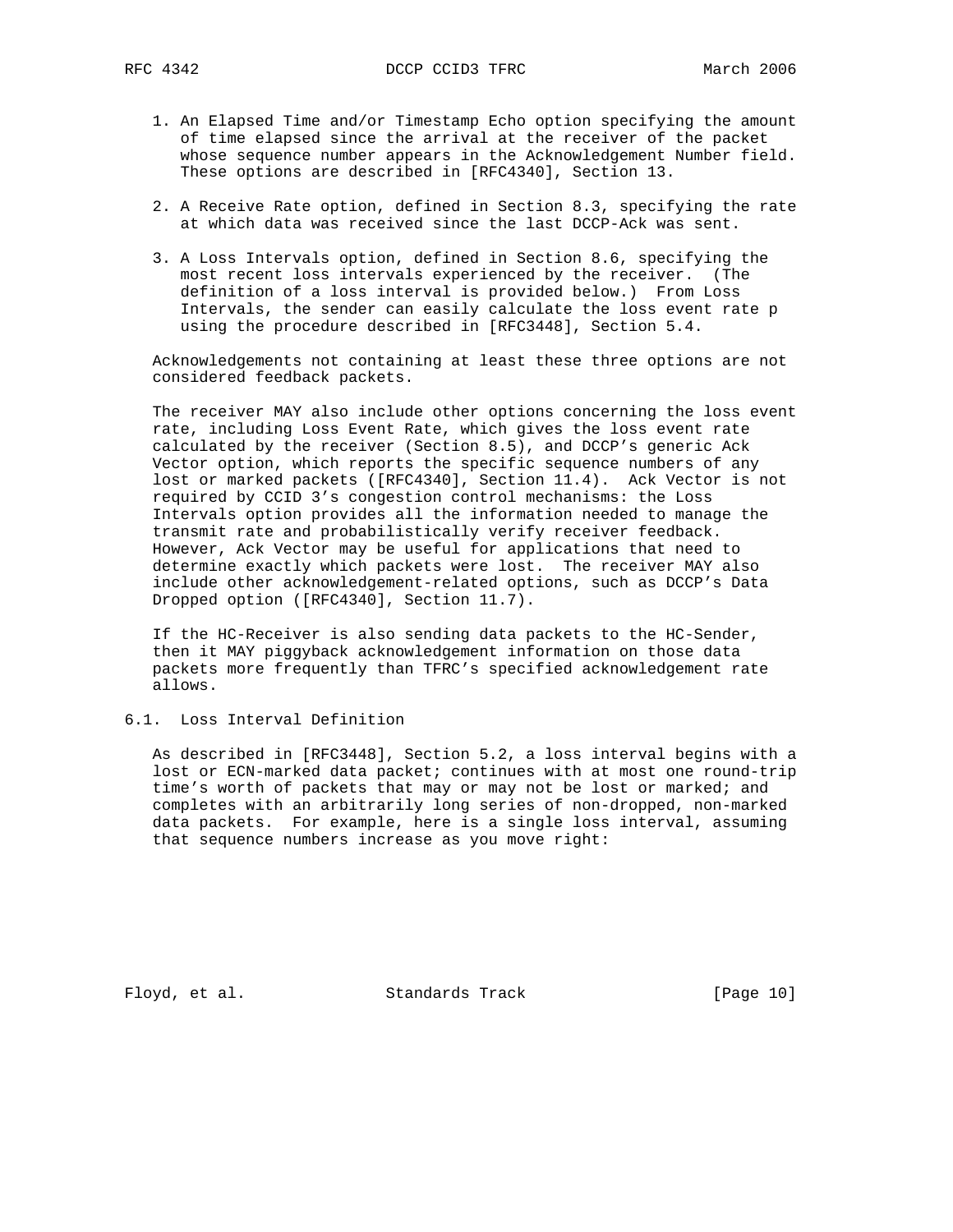

 Note that a loss interval's lossless part might be empty, as in the first interval below:

 Lossy Part Lossy Part <= 1 RTT <= 1 RTT \_\_\_\_\_ Lossless Part \_\_\_\_\_  $\lambda$  /  $\lambda$  /  $\lambda$  /  $\lambda$  /  $\lambda$  /  $\lambda$  \*----\*--\*--\*\*\*--------\*-\*---------------------------  $\wedge$   $\wedge$   $\wedge$   $\wedge$   $\wedge$   $\wedge$   $\wedge$   $\wedge$   $\wedge$   $\wedge$ \\_ Int. 1 \_/\\_\_\_\_\_\_\_\_\_\_\_\_\_ Interval 2 \_\_\_\_\_\_\_\_\_\_\_\_\_/

 As in [RFC3448], Section 5.2, the length of the lossy part MUST be less than or equal to 1 RTT. CCID 3 uses window counter values, not receive times, to determine whether multiple packets occurred in the same RTT and thus belong to the same loss event; see Section 10.2. A loss interval whose lossy part lasts for more than 1 RTT, or whose lossless part contains a dropped or marked data packet, is invalid.

 A missing data packet doesn't begin a new loss interval until NDUPACK packets have been seen after the "hole", where NDUPACK = 3. Thus, up to NDUPACK of the most recent sequence numbers (including the sequence numbers of any holes) might temporarily not be part of any loss interval while the implementation waits to see whether a hole will be filled. See [RFC3448], Section 5.1, and [RFC2581], Section 3.2, for further discussion of NDUPACK.

 As specified by [RFC3448], Section 5, all loss intervals except the first begin with a lost or marked data packet, and all loss intervals are as long as possible, subject to the validity constraints above.

 Lost and ECN-marked non-data packets may occur freely in the lossless part of a loss interval. (Non-data packets consist of those packet types that cannot carry application data; namely, DCCP-Ack, DCCP- Close, DCCP-CloseReq, DCCP-Reset, DCCP-Sync, and DCCP-SyncAck.) In the absence of better information, a receiver MUST conservatively assume that every lost packet was a data packet and thus must occur in some lossy part. DCCP's NDP Count option can help the receiver determine whether a particular packet contained data; see [RFC4340], Section 7.7.

Floyd, et al. Standards Track [Page 11]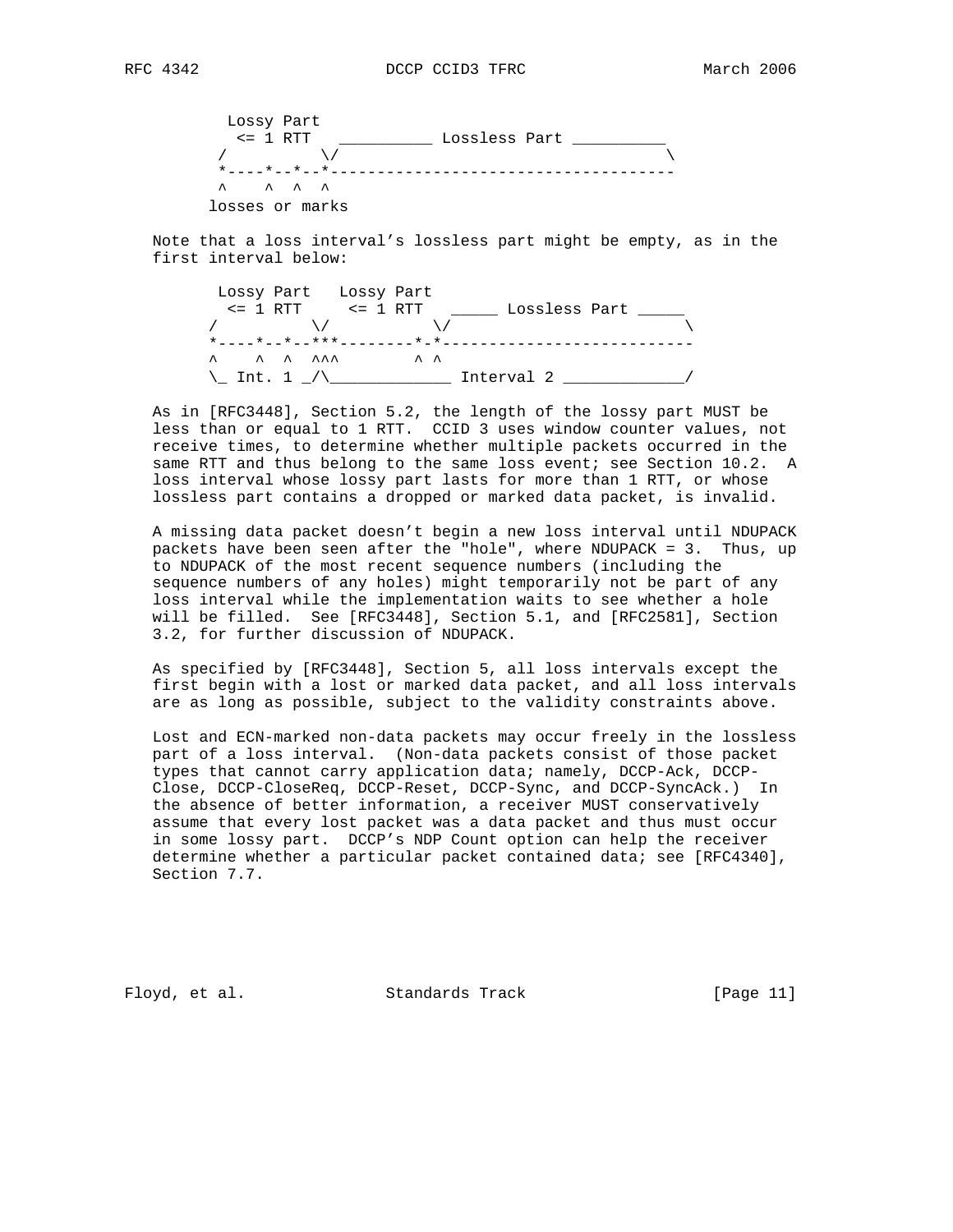### 6.1.1. Loss Interval Lengths

 [RFC3448] defines the TFRC congestion control mechanism in terms of a one-way transfer of data, with data packets going from the sender to the receiver and feedback packets going from the receiver back to the sender. However, CCID 3 applies in a context of two half connections, with DCCP-Data and DCCP-DataAck packets from one half connection sharing sequence number space with DCCP-Ack packets from the other half-connection. For the purposes of CCID 3 congestion control, loss interval lengths should include data packets and should exclude the acknowledgement packets from the reverse half-connection. However, it is also useful to report the total number of packets in each loss interval (for example, to facilitate ECN Nonce verification).

 CCID 3's Loss Intervals option thus reports three lengths for each loss interval, the lengths of the lossy and lossless parts defined above and a separate data length. First, the lossy and lossless lengths are measured in sequence numbers. Together, they sum to the interval's sequence length, which is the total number of packets the sender transmitted during the interval. This is easily calculated in DCCP as the greatest packet sequence number in the interval minus the greatest packet sequence number in the preceding interval (or, if there is no preceding interval, then the predecessor to the half connection's initial sequence number). The interval's data length, however, is the number used in TFRC's loss event rate calculation, as defined in [RFC3448], Section 5, and is calculated as follows.

 For all loss intervals except the first, the data length equals the sequence length minus the number of non-data packets the sender transmitted during the loss interval, except that the minimum data length is one packet. In the absence of better information, an endpoint MUST conservatively assume that the loss interval contained only data packets, in which case the data length equals the sequence length. To achieve greater precision, the sender can calculate the exact number of non-data packets in an interval by remembering which sent packets contained data; the receiver can account for received non-data packets by not including them in the data length, and for packets that were not received, it may be able to discriminate between lost data packets and lost non-data packets using DCCP's NDP Count option.

 The first loss interval's data length is undefined until the first loss event. [RFC3448], Section 6.3.1 specifies how the first loss interval's data length is calculated once the first loss event has occurred; this calculation uses X\_recv, the most recent receive rate, as input. Until this first loss event, the loss event rate is zero,

Floyd, et al. Standards Track [Page 12]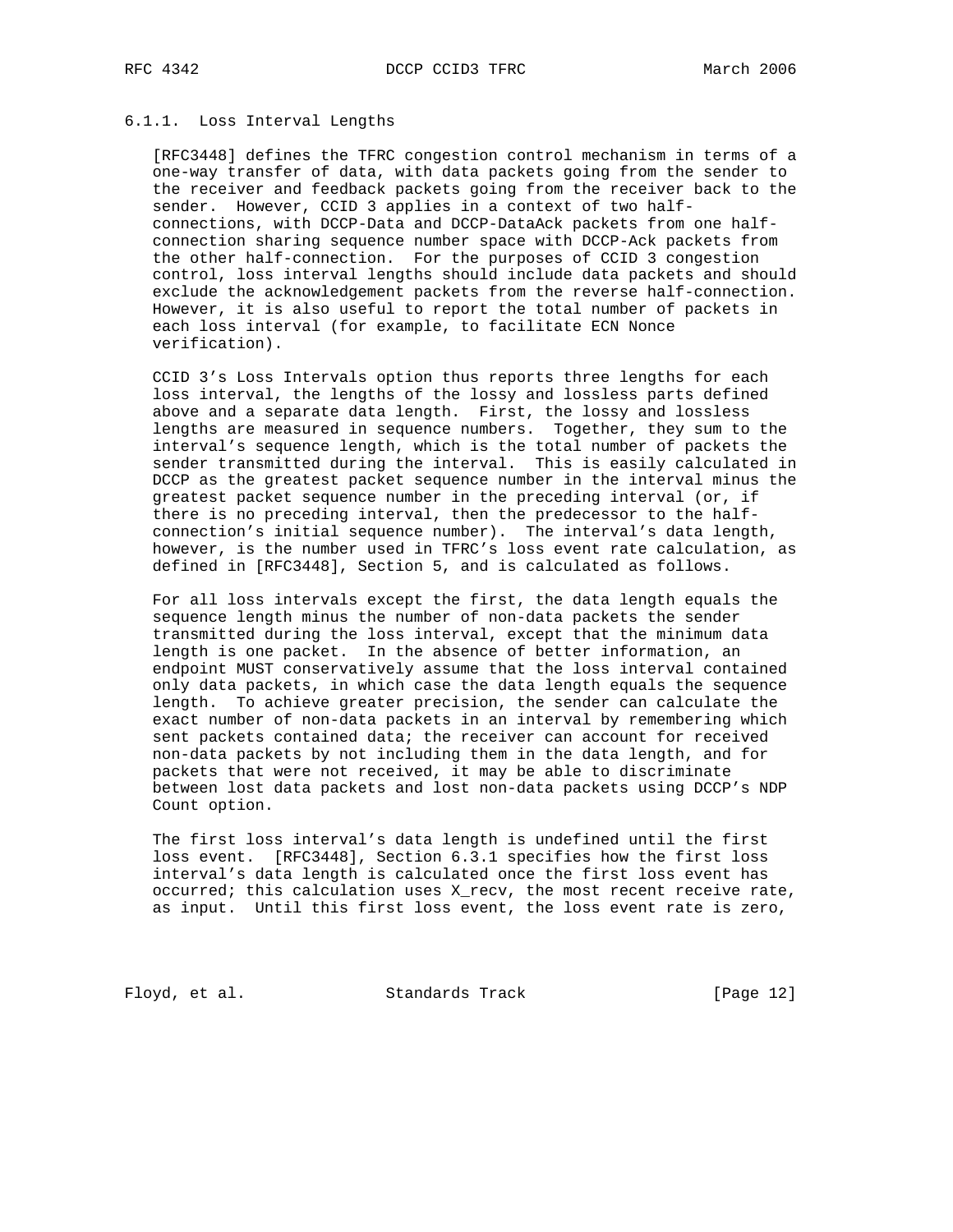as is the data length reported for the interval in the Loss Intervals option.

 The first loss interval's data length might be less than, equal to, or even greater than its sequence length. Any other loss interval's data length must be less than or equal to its sequence length.

 A sender MAY use the loss event rate or loss interval data lengths as reported by the receiver, or it MAY recalculate loss event rate and/or loss interval data lengths based on receiver feedback and additional information. For example, assume the network drops a DCCP-Ack packet with sequence number 50. The receiver might then report a loss interval beginning at sequence number 50. If the sender determined that this loss interval actually contained no lost or ECN-marked data packets, then it might coalesce the loss interval with the previous loss interval, resulting in a larger allowed transmit rate.

6.2. Congestion Control on Acknowledgements

 The rate and timing for generating acknowledgements is determined by the TFRC algorithm ([RFC3448], Section 6). The sending rate for acknowledgements is relatively low -- roughly once per round-trip time -- so there is no need for explicit congestion control on acknowledgements.

6.3. Acknowledgements of Acknowledgements

 TFRC acknowledgements don't generally need to be reliable, so the sender generally need not acknowledge the receiver's acknowledgements. When Ack Vector or Data Dropped is used, however, the sender, DCCP A, MUST occasionally acknowledge the receiver's acknowledgements so that the receiver can free up Ack Vector or Data Dropped state. When both half-connections are active, the necessary acknowledgements will be contained in A's acknowledgements to B's data. If the B-to-A half-connection goes quiescent, however, DCCP A must send an acknowledgement proactively.

 Thus, when Ack Vector or Data Dropped is used, an active sender MUST acknowledge the receiver's acknowledgements approximately once per round-trip time, within a factor of two or three, probably by sending a DCCP-DataAck packet. No acknowledgement options are necessary, just the Acknowledgement Number in the DCCP-DataAck header.

 The sender MAY choose to acknowledge the receiver's acknowledgements even if they do not contain Ack Vectors or Data Dropped options. For instance, regular acknowledgements can shrink the size of the Loss Intervals option. Unlike Ack Vector and Data Dropped, however, the

Floyd, et al. Standards Track [Page 13]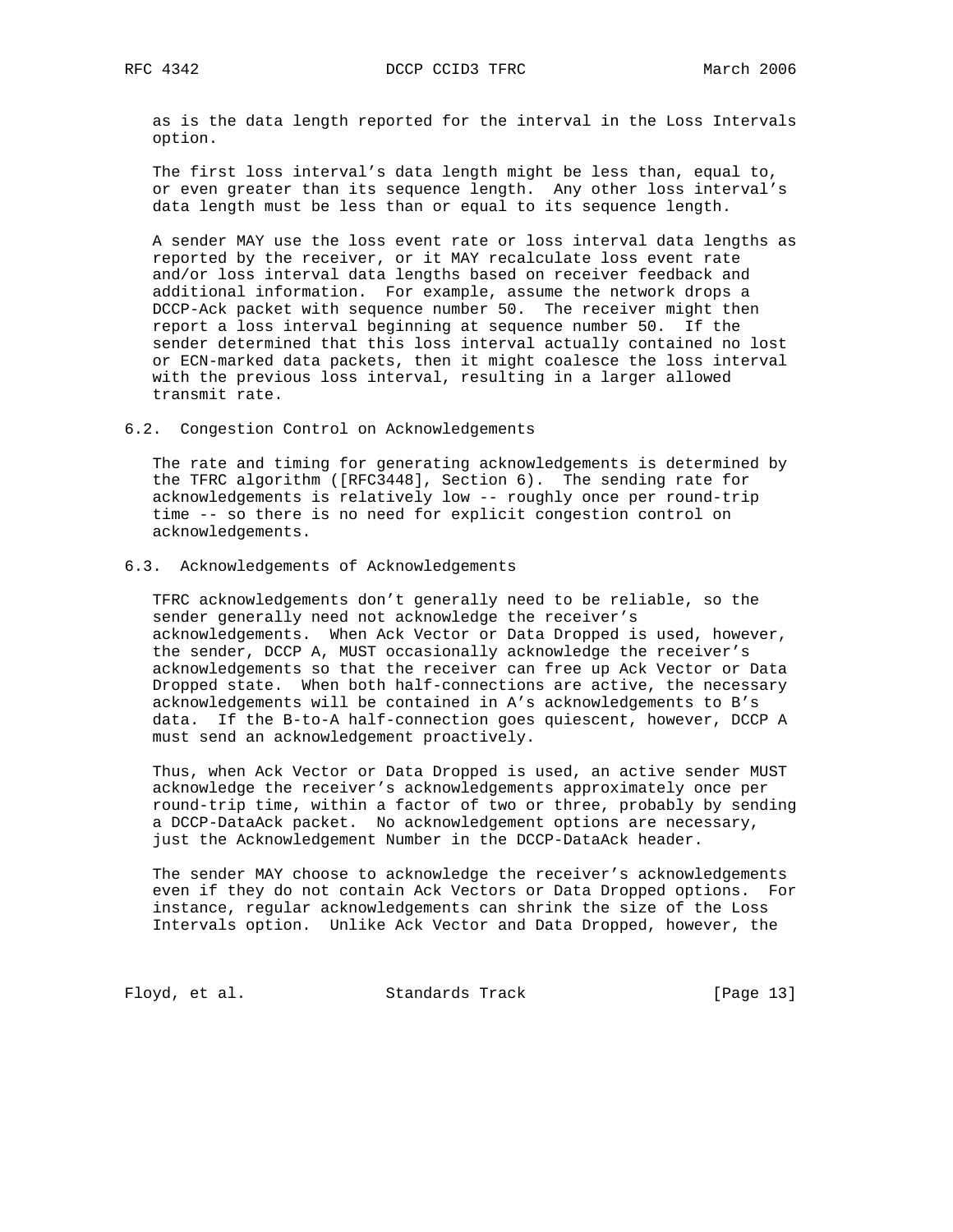Loss Intervals option is bounded in size (and receiver state), so acks-of-acks are not required.

6.4. Determining Quiescence

 This section describes how a CCID 3 receiver determines that the corresponding sender is not sending any data and therefore has gone quiescent. See [RFC4340], Section 11.1, for general information on quiescence.

 Let T equal the greater of 0.2 seconds and two round-trip times. (A CCID 3 receiver has a rough measure of the round-trip time so that it can pace its acknowledgements.) The receiver detects that the sender has gone quiescent after T seconds have passed without receiving any additional data from the sender.

7. Explicit Congestion Notification

 CCID 3 supports Explicit Congestion Notification (ECN) [RFC3168]. In the typical case of an ECN-capable half-connection (where the receiver's ECN Incapable feature is set to zero), the sender will use the ECN Nonce for its data packets, as specified in [RFC4340], Section 12.2. Information about the ECN Nonce MUST be returned by the receiver using the Loss Intervals option, and any Ack Vector options MUST include the ECN Nonce Sum. The sender MAY maintain a table with the ECN nonce sum for each packet and use this information to probabilistically verify the ECN nonce sums returned in Loss Intervals or Ack Vector options. Section 9 describes this further.

8. Options and Features

 CCID 3 can make use of DCCP's Ack Vector, Timestamp, Timestamp Echo, and Elapsed Time options, and its Send Ack Vector and ECN Incapable features. In addition, the following CCID-specific options are defined for use with CCID 3.

| Length<br>Meaning<br>Data?<br>Type<br>128-191<br>Reserved<br>192<br>8.5<br>Loss Event Rate<br>6<br>N<br>variable<br>8.6<br>193<br>Loss Intervals<br>N<br>Receive Rate<br>8.3<br>194<br>6<br>N<br>$195 - 255$<br>Reserved |  | Option | $DCCP-$ | Section   |
|--------------------------------------------------------------------------------------------------------------------------------------------------------------------------------------------------------------------------|--|--------|---------|-----------|
|                                                                                                                                                                                                                          |  |        |         | Reference |
|                                                                                                                                                                                                                          |  |        |         |           |
|                                                                                                                                                                                                                          |  |        |         |           |
|                                                                                                                                                                                                                          |  |        |         |           |
|                                                                                                                                                                                                                          |  |        |         |           |
|                                                                                                                                                                                                                          |  |        |         |           |
|                                                                                                                                                                                                                          |  |        |         |           |

Table 1: DCCP CCID 3 Options

Floyd, et al. Standards Track [Page 14]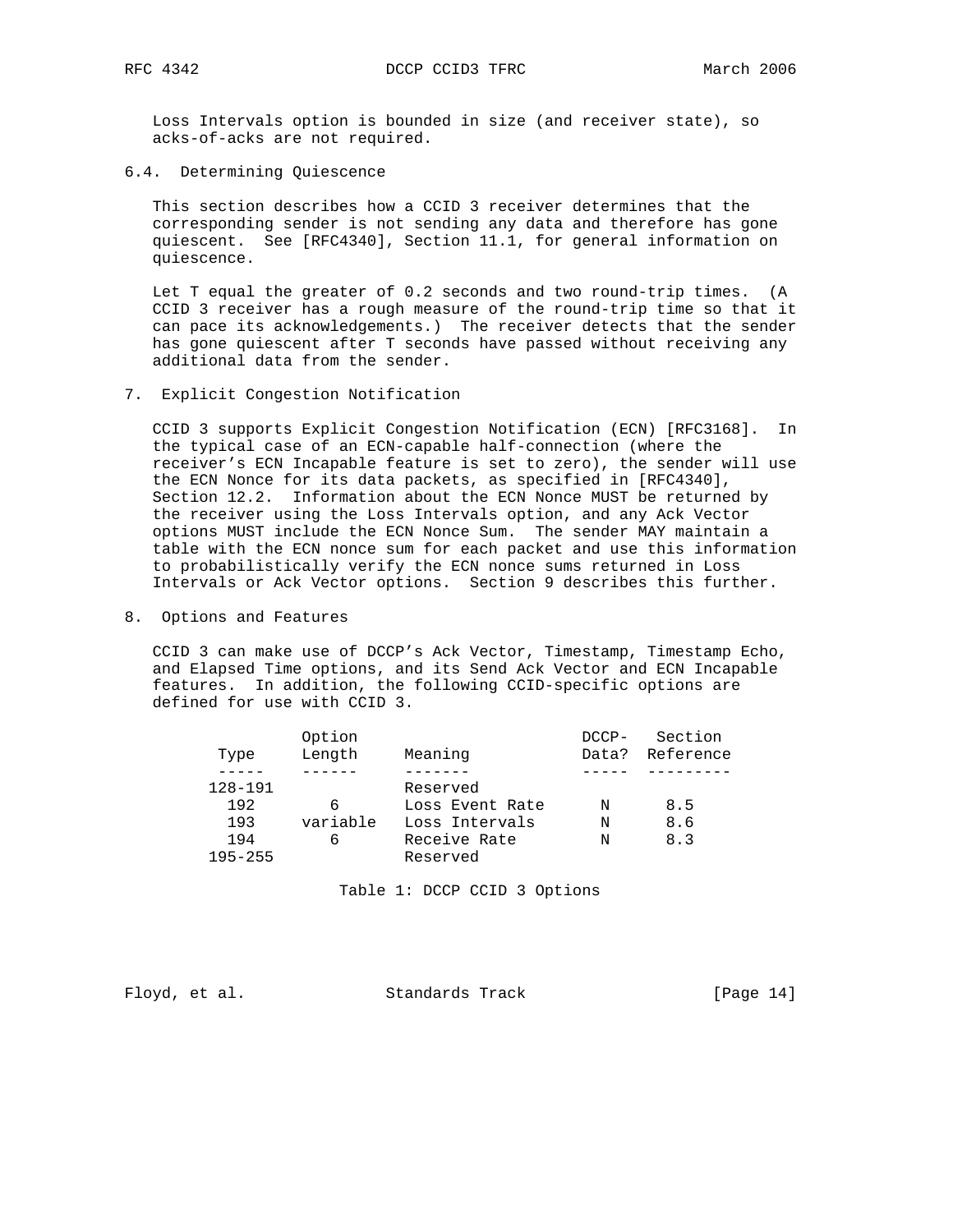The "DCCP-Data?" column indicates that all currently defined CCID 3 specific options MUST be ignored when they occur on DCCP-Data packets.

The following CCID-specific feature is also defined.

|                           |                      |  |     |          |   | Rec'n Initial Section      |
|---------------------------|----------------------|--|-----|----------|---|----------------------------|
| Number Meaning            |                      |  |     |          |   | Rule Value Reg'd Reference |
|                           |                      |  |     |          |   |                            |
| $128-191$ Reserved<br>192 | Send Loss Event Rate |  | SP. | $\Omega$ | N | 84                         |
| $193 - 255$ Reserved      |                      |  |     |          |   |                            |

Table 2: DCCP CCID 3 Feature Numbers

 The column meanings are described in [RFC4340], Table 4. "Rec'n Rule" defines the feature's reconciliation rule, where "SP" means server-priority. "Req'd" specifies whether every CCID 3 implementation MUST understand a feature; Send Loss Event Rate is optional, in that it behaves like an extension ([RFC4340], Section 15).

8.1. Window Counter Value

 The data sender stores a 4-bit window counter value in the DCCP generic header's CCVal field on every data packet it sends. This value is set to 0 at the beginning of the transmission and generally increased by 1 every quarter of a round-trip time, as described in [RFC3448], Section 3.2.1. Window counters use circular arithmetic modulo 16 for all operations, including comparisons; see [RFC4340], Section 3.1, for more information on circular arithmetic. For reference, the DCCP generic header is as follows. (The diagram is repeated from [RFC4340], Section 5.1, which also shows the generic header with a 24-bit Sequence Number field.)

|             | 0 1 2 3 4 5 6 7 8 9 0 1 2 3 4 5 6 7 8 9 0 1 2 3 4 5 6 7 8 9 |                                     |                                               |  |  |  |  |  |  |
|-------------|-------------------------------------------------------------|-------------------------------------|-----------------------------------------------|--|--|--|--|--|--|
|             |                                                             | +-+-+-+-+-+-+-+-+-+-+-+-+-+-+-+-+-+ |                                               |  |  |  |  |  |  |
|             | Source Port                                                 |                                     | Dest Port                                     |  |  |  |  |  |  |
|             |                                                             |                                     |                                               |  |  |  |  |  |  |
|             | Data Offset   CCVal   CsCov                                 |                                     | Checksum                                      |  |  |  |  |  |  |
|             |                                                             |                                     |                                               |  |  |  |  |  |  |
| Type<br>Res |                                                             |                                     | $ 1 $ Reserved   Sequence Number (high bits). |  |  |  |  |  |  |
|             |                                                             |                                     | -+-+-+-+-+-+-+-+-+-+-+-+-+-+-+-+-+-           |  |  |  |  |  |  |
|             |                                                             | Sequence Number (low bits)          |                                               |  |  |  |  |  |  |
|             | -+-+-+-+-+-+-+-+-+-+-+-+-+-+-+-+-+-+-+-                     |                                     |                                               |  |  |  |  |  |  |

Floyd, et al. Standards Track [Page 15]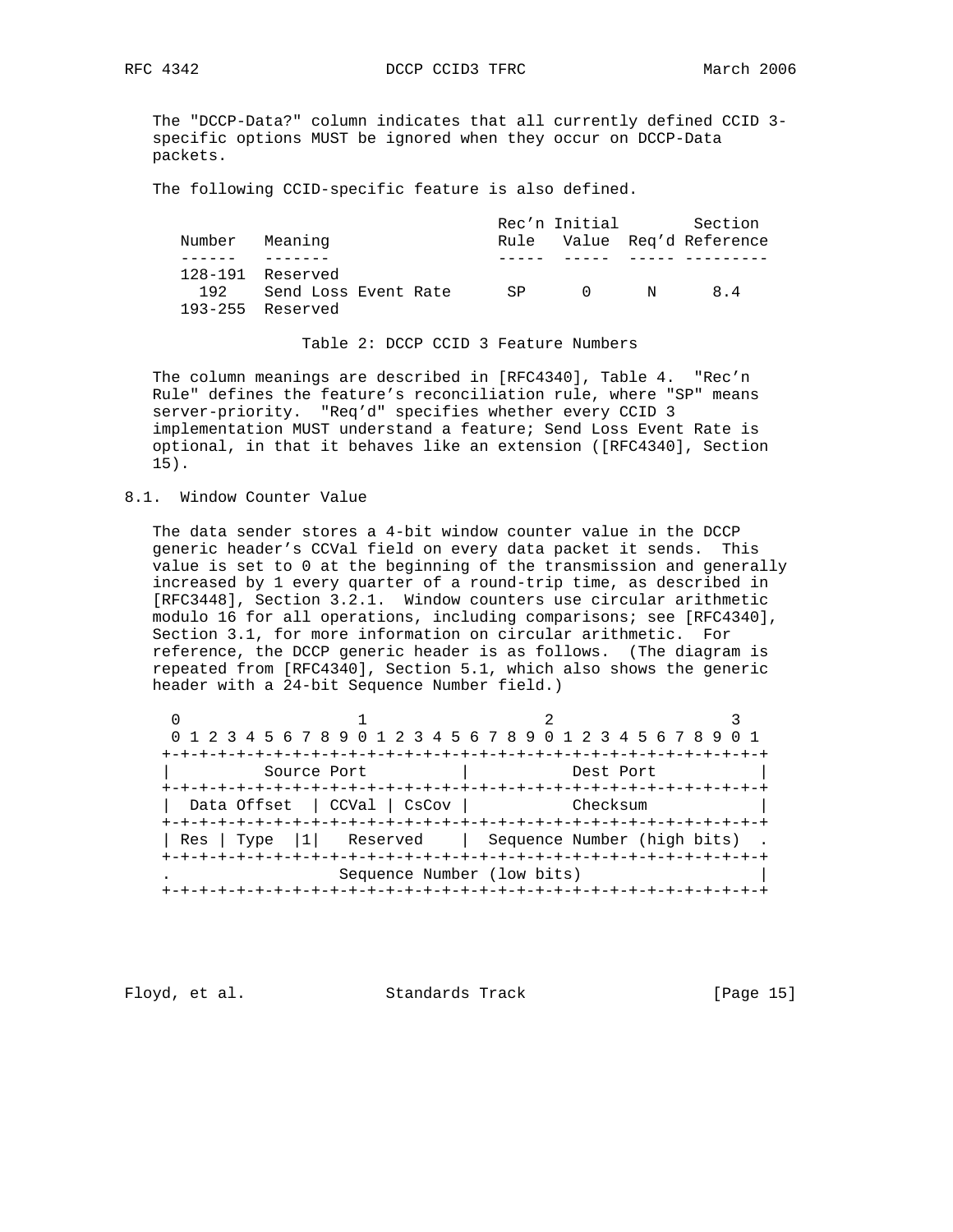The CCVal field has enough space to express 4 round-trip times at quarter-RTT granularity. The sender MUST avoid wrapping CCVal on adjacent packets, as might happen, for example, if two data-carrying packets were sent 4 round-trip times apart with no packets intervening. Therefore, the sender SHOULD use the following algorithm for setting CCVal. The algorithm uses three variables: "last\_WC" holds the last window counter value sent, "last\_WC\_time" is the time at which the first packet with window counter value "last\_WC" was sent, and "RTT" is the current round-trip time estimate. last\_WC is initialized to zero, and last\_WC\_time to the time of the first packet sent. Before sending a new packet, proceed like this:

Let quarter\_RTTs =  $floor((current_time - last_WC_time) / (RTT/4)).$  If quarter\_RTTs > 0, then: Set last\_WC :=  $\text{(last_WC + min-quarter\_RTTs, 5)}) \text{ mod } 16$ . Set last\_WC\_time := current\_time. Set the packet header's CCVal field to last\_WC.

 When this algorithm is used, adjacent data-carrying packets' CCVal counters never differ by more than five, modulo 16.

 The window counter value may also change as feedback packets arrive. In particular, after receiving an acknowledgement for a packet sent with window counter WC, the sender SHOULD increase its window counter, if necessary, so that subsequent packets have window counter value at least (WC + 4) mod 16.

 The CCVal counters are used by the receiver to determine whether multiple losses belong to a single loss event, to determine the interval to use for calculating the receive rate, and to determine when to send feedback packets. None of these procedures require the receiver to maintain an explicit estimate of the round-trip time. However, implementors who wish to keep such an RTT estimate may do so using CCVal. Let T(I) be the arrival time of the earliest valid received packet with CCVal = I. (Of course, when the window counter value wraps around to the same value mod 16, we must recalculate  $T(I)$ .) Let  $D = 2$ , 3, or 4 and say that  $T(K)$  and  $T(K+D)$  both exist (packets were received with window counters K and K+D). Then the value  $(T(K+D) - T(K)) * 4/D$  MAY serve as an estimate of the round trip time. Values of D = 4 SHOULD be preferred for RTT estimation. Concretely, say that the following packets arrived:

| Time:  | T1 T2 T3 T4 T5 |  |                           |  | T6 T7 T8 T9     |  |
|--------|----------------|--|---------------------------|--|-----------------|--|
|        |                |  |                           |  |                 |  |
| CCVal: |                |  | $K-1$ $K-1$ $K$ $K$ $K+1$ |  | K+3 K+4 K+3 K+4 |  |

Floyd, et al. Standards Track [Page 16]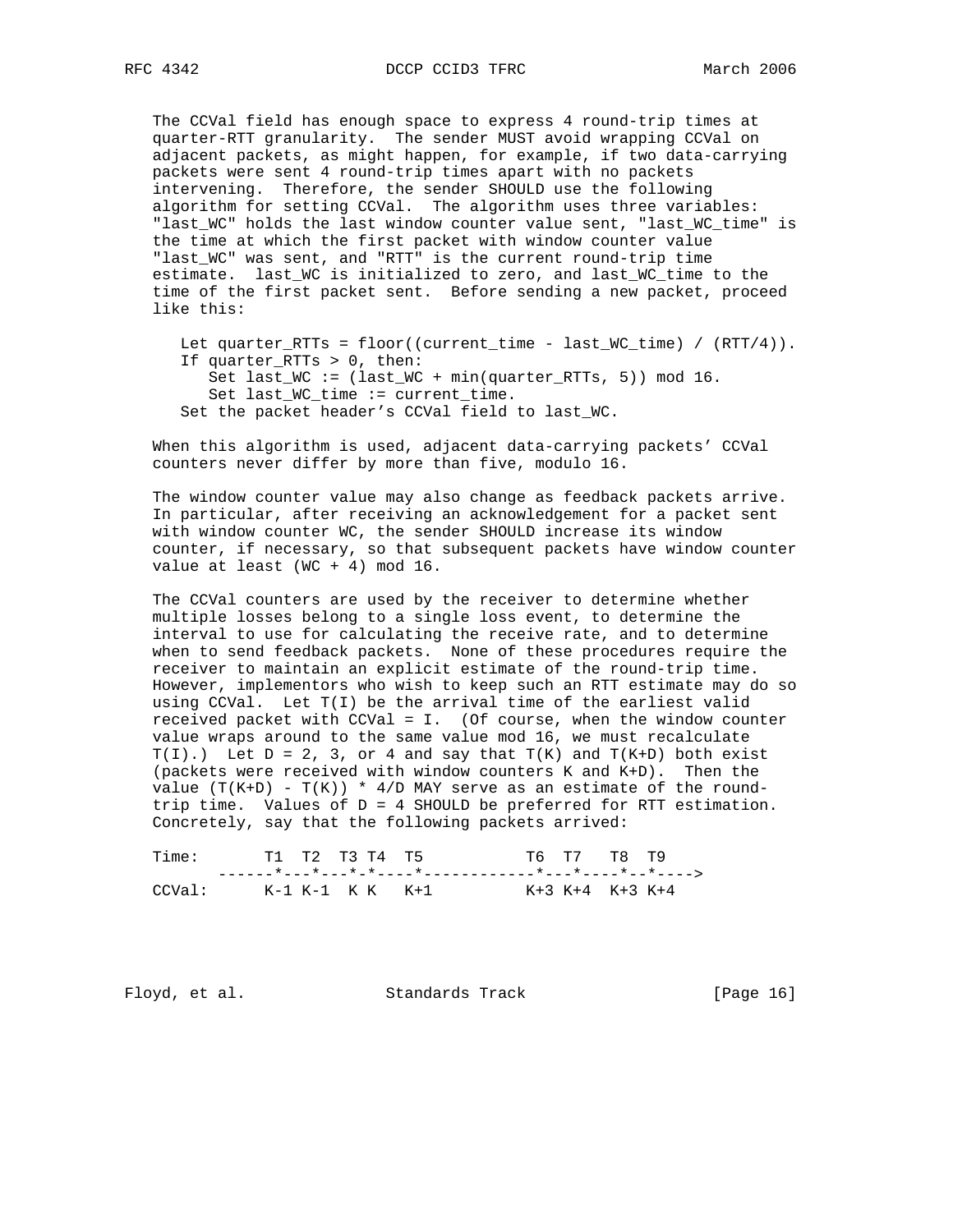Then T7 - T3, the difference between the receive times of the first packet received with window counter K+4 and the first packet received with window counter K, is a reasonable round-trip time estimate. Because of the necessary constraint that measurements only come from packet pairs whose CCVals differ by at most 4, this procedure does not work when the inter-packet sending times are significantly greater than the RTT, resulting in packet pairs whose CCVals differ by 5. Explicit RTT measurement techniques, such as Timestamp and Timestamp Echo, should be used in that case.

### 8.2. Elapsed Time Options

 The data receiver MUST include an elapsed time value on every required acknowledgement. This helps the sender distinguish between network round-trip time, which it must include in its rate equations, and delay at the receiver due to TFRC's infrequent acknowledgement rate, which it need not include. The receiver MUST at least include an Elapsed Time option on every feedback packet, but if at least one recent data packet (i.e., a packet received after the previous DCCP- Ack was sent) included a Timestamp option, then the receiver SHOULD include the corresponding Timestamp Echo option, with Elapsed Time value, as well. All of these option types are defined in the main DCCP specification [RFC4340].

8.3. Receive Rate Option

| 11000010 00000110 | Receive Rate |  |  |  |  |  |  |
|-------------------|--------------|--|--|--|--|--|--|
|                   |              |  |  |  |  |  |  |
| Type=194 Len=6    |              |  |  |  |  |  |  |

 This option MUST be sent by the data receiver on all required acknowledgements. Its four data bytes indicate the rate at which the receiver has received data since it last sent an acknowledgement, in bytes per second. To calculate this receive rate, the receiver sets t to the larger of the estimated round-trip time and the time since the last Receive Rate option was sent. (Received data packets' window counters can be used to produce a suitable RTT estimate, as described in Section 8.1.) The receive rate then equals the number of data bytes received in the most recent t seconds, divided by t.

 Receive Rate options MUST NOT be sent on DCCP-Data packets, and any Receive Rate options on received DCCP-Data packets MUST be ignored.

Floyd, et al. Standards Track [Page 17]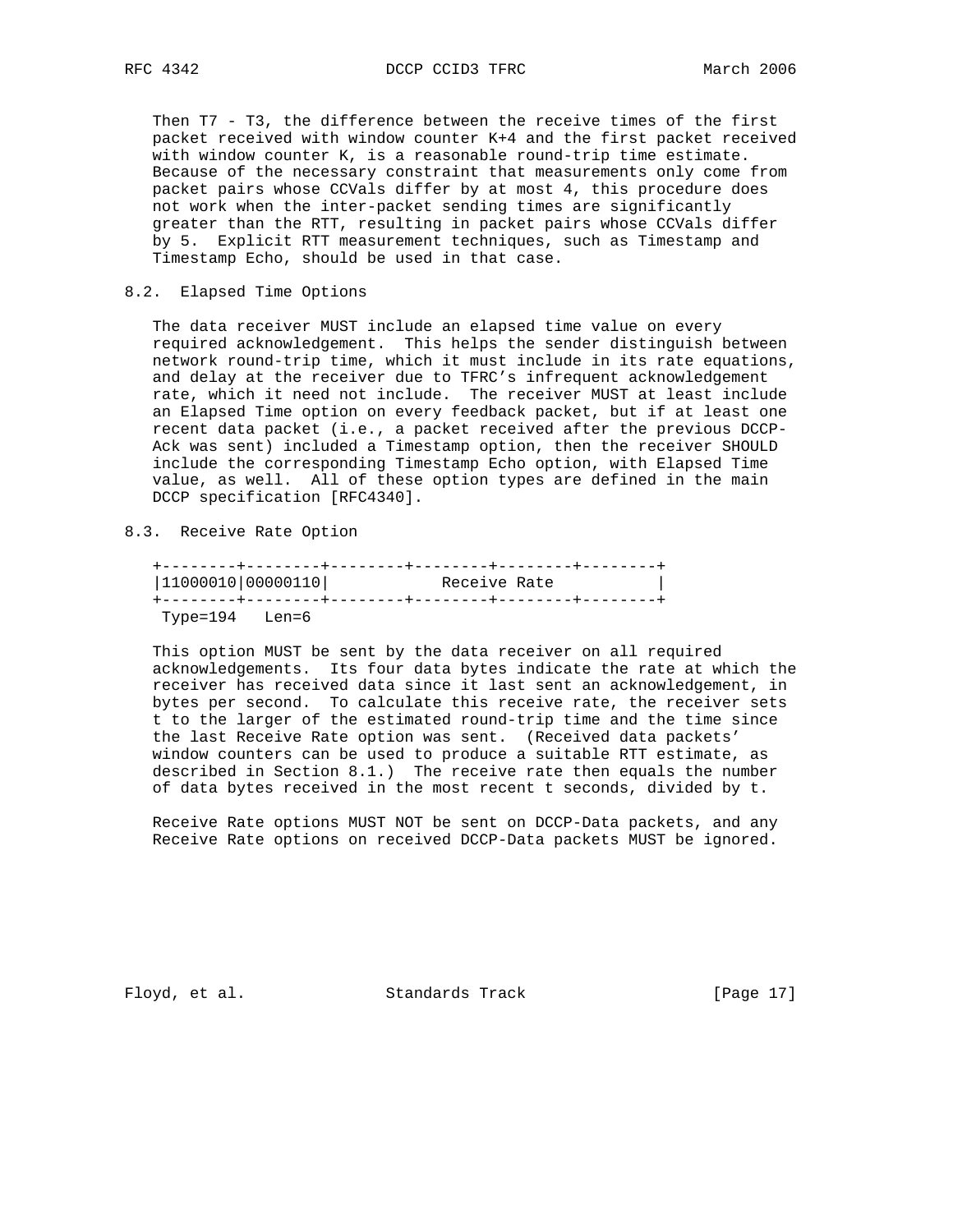# 8.4. Send Loss Event Rate Feature

 The Send Loss Event Rate feature lets CCID 3 endpoints negotiate whether the receiver MUST provide Loss Event Rate options on its acknowledgements. DCCP A sends a "Change R(Send Loss Event Rate, 1)" option to ask DCCP B to send Loss Event Rate options as part of its acknowledgement traffic.

 Send Loss Event Rate has feature number 192 and is server-priority. It takes one-byte Boolean values. DCCP B MUST send Loss Event Rate options on its acknowledgements when Send Loss Event Rate/B is one, although it MAY send Loss Event Rate options even when Send Loss Event Rate/B is zero. Values of two or more are reserved. A CCID 3 half-connection starts with Send Loss Event Rate equal to zero.

8.5. Loss Event Rate Option

 +--------+--------+--------+--------+--------+--------+ |11000000|00000110| Loss Event Rate | +--------+--------+--------+--------+--------+--------+ Type=192 Len=6

 The option value indicates the inverse of the loss event rate, rounded UP, as calculated by the receiver. Its units are data packets per loss interval. Thus, if the Loss Event Rate option value is 100, then the loss event rate is 0.01 loss events per data packet (and the average loss interval contains 100 data packets). When each loss event has exactly one data packet loss, the loss event rate is the same as the data packet drop rate.

 See [RFC3448], Section 5, for a normative calculation of loss event rate. Before any losses have occurred, when the loss event rate is zero, the Loss Event Rate option value is set to "11111111111111111111111111111111" in binary (or, equivalently, to  $2^3$ 32 - 1). The loss event rate calculation uses loss interval data lengths, as defined in Section 6.1.1.

 Loss Event Rate options MUST NOT be sent on DCCP-Data packets, and any Loss Event Rate options on received DCCP-Data packets MUST be ignored.

8.6. Loss Intervals Option

| $ 11000001 $ Length | Skip<br>Length | .<br>Loss Interval  | More Loss<br>Intervals |
|---------------------|----------------|---------------------|------------------------|
| Type=193            |                | $\cdots$<br>9 bytes |                        |

Floyd, et al. Standards Track [Page 18]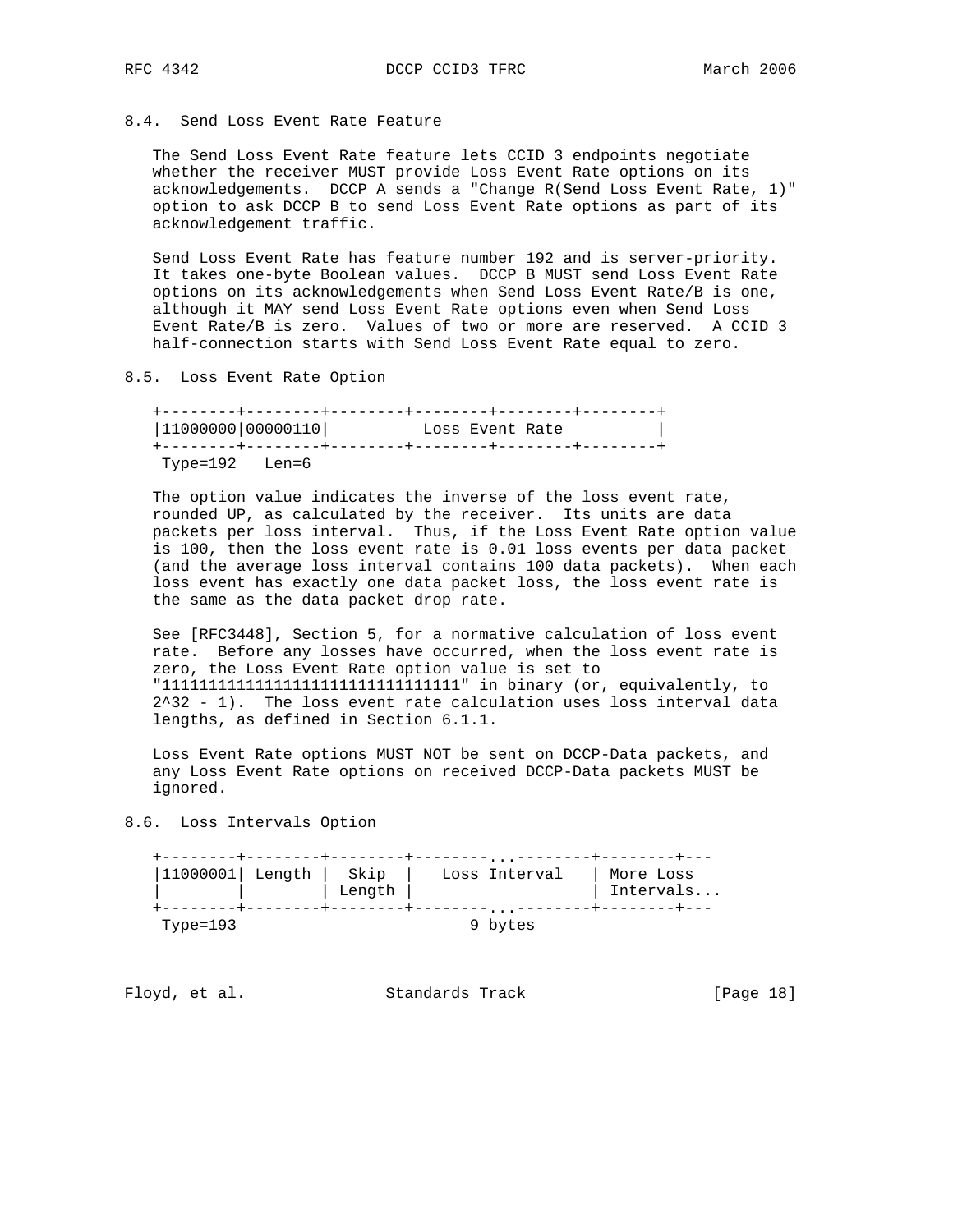Each 9-byte Loss Interval contains three fields, as follows:

\_\_\_\_\_\_\_\_\_\_\_\_\_\_\_\_\_\_\_\_ Loss Interval \_\_\_\_\_\_\_\_\_\_\_\_\_\_\_\_\_\_\_\_\_

| $\cdots$           | $\cdots$    | $\cdot$     |
|--------------------|-------------|-------------|
| Lossless Length  E | Loss Length | Data Length |
| $\cdots$           | $\cdot$     | $\cdots$    |
| 3 bytes            | 3 bytes     | 3 bytes     |

 The receiver reports its observed loss intervals using a Loss Intervals option. Section 6.1 defines loss intervals. This option MUST be sent by the data receiver on all required acknowledgements. The option reports up to 28 loss intervals seen by the receiver, although TFRC currently uses at most the latest 9 of these. This lets the sender calculate a loss event rate and probabilistically verify the receiver's ECN Nonce Echo.

The Loss Intervals option serves several purposes.

- o The sender can use the Loss Intervals option to calculate the loss event rate.
- o Loss Intervals information is easily checked for consistency against previous Loss Intervals options, and against any Loss Event Rate calculated by the receiver.
- o The sender can probabilistically verify the ECN Nonce Echo for each Loss Interval, reducing the likelihood of misbehavior.

 Loss Intervals options MUST NOT be sent on DCCP-Data packets, and any Loss Intervals options on received DCCP-Data packets MUST be ignored.

## 8.6.1. Option Details

 The Loss Intervals option contains information about one to 28 consecutive loss intervals, always including the most recent loss interval. Intervals are listed in reverse chronological order. Should more than 28 loss intervals need to be reported, then multiple Loss Intervals options can be sent; the second option begins where the first left off, and so forth. The options MUST contain information about at least the most recent NINTERVAL +  $1 = 9$  loss intervals unless (1) there have not yet been NINTERVAL + 1 loss intervals, or (2) the receiver knows, because of the sender's acknowledgements, that some previously transmitted loss interval information has been received. In this second case, the receiver need not send loss intervals that the sender already knows about, except that it MUST transmit at least one loss interval regardless.

Floyd, et al. Standards Track [Page 19]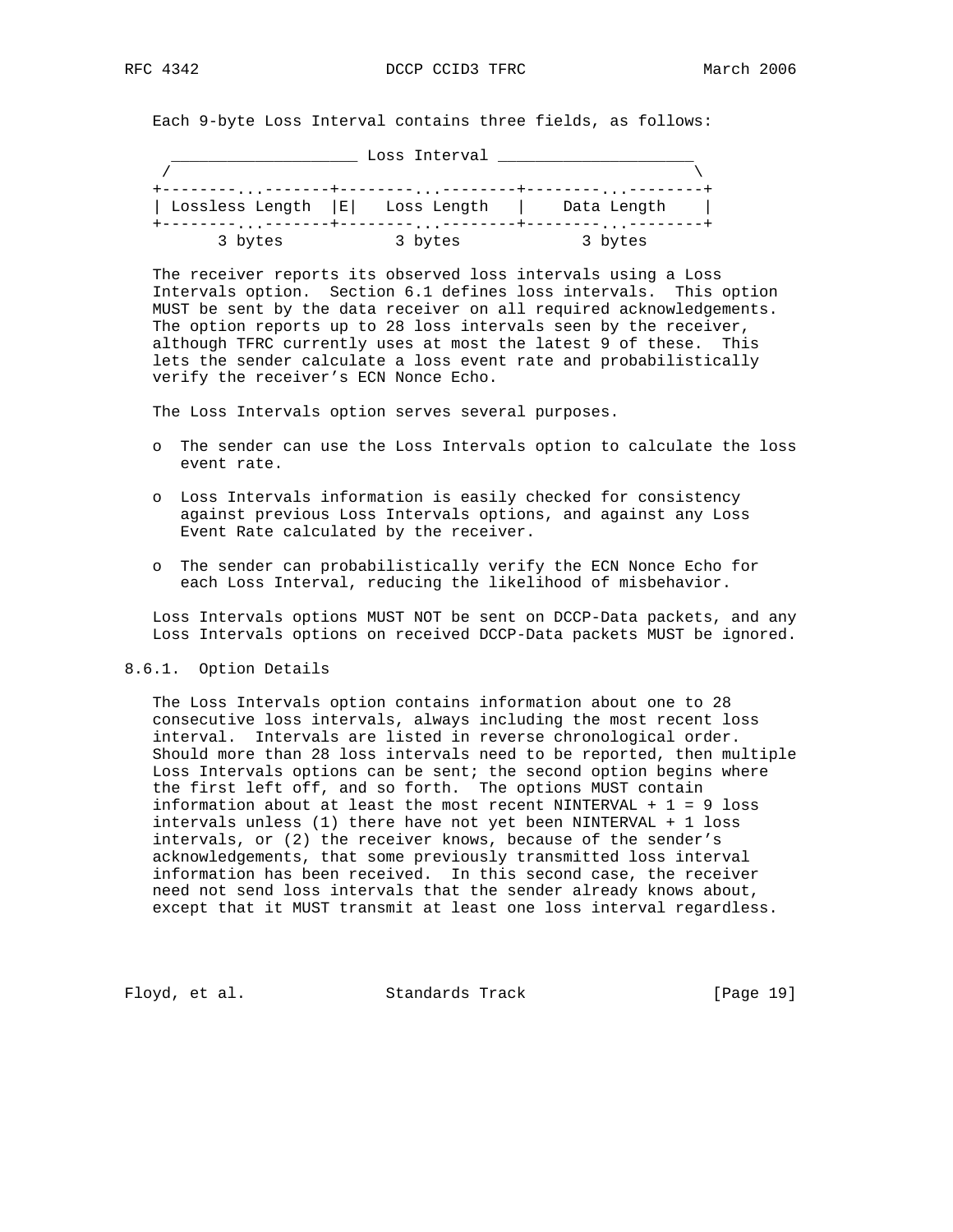The NINTERVAL parameter is equal to "n" as defined in [RFC3448], Section 5.4.

 Loss interval sequence numbers are delta encoded starting from the Acknowledgement Number. Therefore, Loss Intervals options MUST NOT be sent on packets without an Acknowledgement Number, and any Loss Intervals options received on such packets MUST be ignored.

 The first byte of option data is Skip Length, which indicates the number of packets up to and including the Acknowledgement Number that are not part of any Loss Interval. As discussed above, Skip Length must be less than or equal to NDUPACK = 3. In a packet containing multiple Loss Intervals options, the Skip Lengths of the second and subsequent options MUST equal zero; such options with nonzero Skip Lengths MUST be ignored.

 Loss Interval structures follow Skip Length. Each Loss Interval consists of a Lossless Length, a Loss Length, an ECN Nonce Echo (E), and a Data Length.

 Lossless Length, a 24-bit number, specifies the number of packets in the loss interval's lossless part. Note again that this part may contain lost or marked non-data packets.

 Loss Length, a 23-bit number, specifies the number of packets in the loss interval's lossy part. The sum of the Lossless Length and the Loss Length equals the loss interval's sequence length. Receivers SHOULD report the minimum valid Loss Length for each loss interval, making the first and last sequence numbers in each lossy part correspond to lost or marked data packets.

 The ECN Nonce Echo, stored in the high-order bit of the 3-byte field containing Loss Length, equals the one-bit sum (exclusive-or, or parity) of data packet nonces received over the loss interval's lossless part (which is Lossless Length packets long). If Lossless Length is 0, the receiver is ECN Incapable, or the Lossless Length contained no data packets, then the ECN Nonce Echo MUST be reported as 0. Note that any ECN nonces on received non-data packets MUST NOT contribute to the ECN Nonce Echo.

 Finally, Data Length, a 24-bit number, specifies the loss interval's data length, as defined in Section 6.1.1.

#### 8.6.2. Example

 Consider the following sequence of packets, where "-" represents a safely delivered packet and "\*" represents a lost or marked packet.

Floyd, et al. Standards Track [Page 20]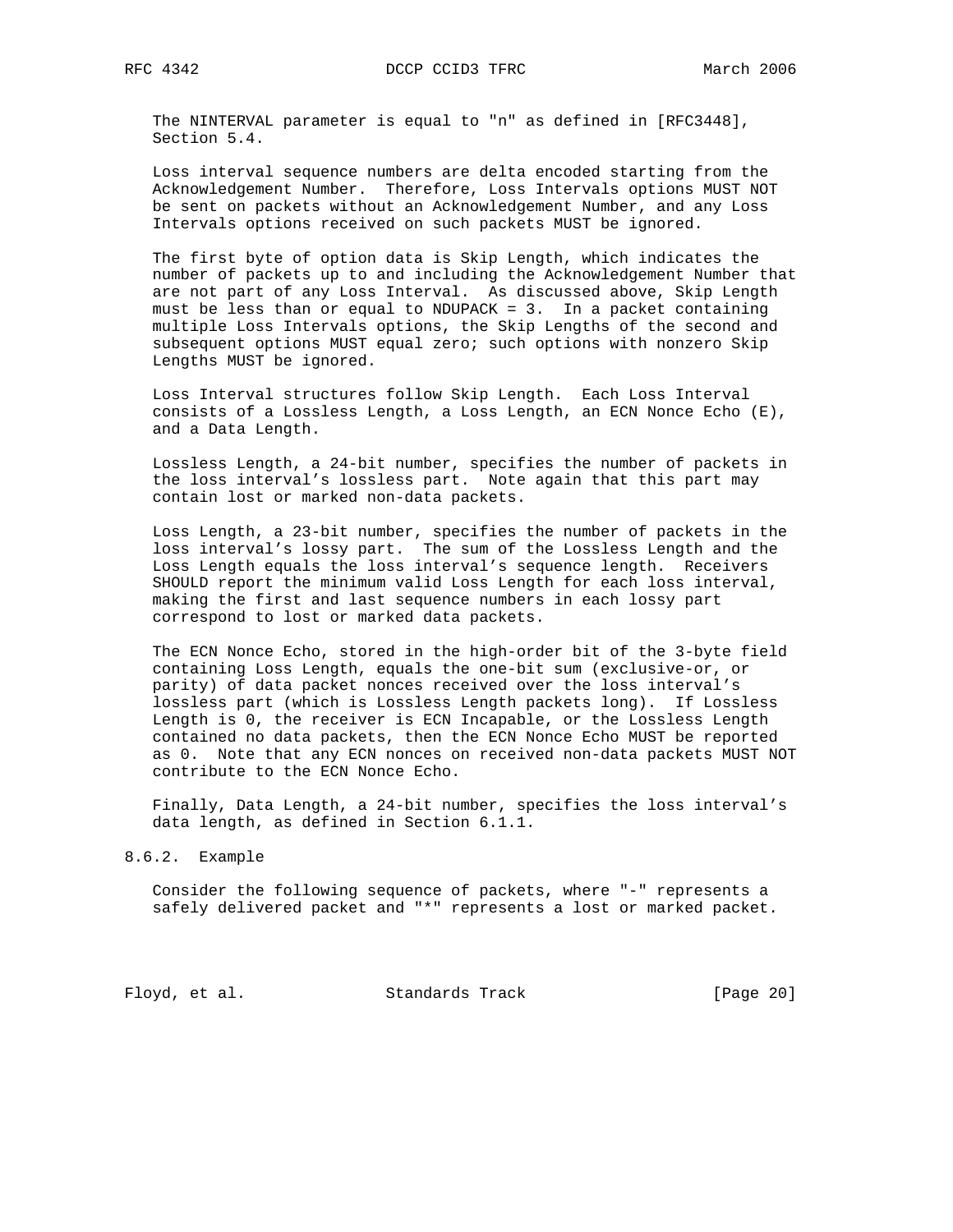Sequence

| Numbers: 0 |  |                             |               |
|------------|--|-----------------------------|---------------|
|            |  |                             | and the state |
|            |  | $\star \star \star$ $\star$ |               |

 Assuming that packet 43 was lost, not marked, this sequence might be divided into loss intervals as follows:



 A Loss Intervals option sent on a packet with Acknowledgement Number 44 to acknowledge this set of loss intervals might contain the bytes 193,39,2, 0,0,10, 128,0,1, 0,0,10, 0,0,8, 0,0,5, 0,0,10, 0,0,8, 0,0,1, 0,0,8, 0,0,10, 128,0,0, 0,0,15. This option is interpreted as follows.

193 The Loss Intervals option number.

- 39 The length of the option, including option type and length bytes. This option contains information about  $(39 - 3)/9 = 4$  loss intervals.
- 2 The Skip Length is 2 packets. Thus, the most recent loss interval,  $L3$ , ends immediately before sequence number  $44 - 2 + 1$  $= 43.$
- 0,0,10, 128,0,1, 0,0,10

 These bytes define L3. L3 consists of a 10-packet lossless part (0,0,10), preceded by a 1-packet lossy part. Continuing to subtract, the lossless part begins with sequence number 43 - 10 = 33, and the lossy part begins with sequence number 33 - 1 = 32. The ECN Nonce Echo for the lossless part (namely, packets 33 through 42, inclusive) equals 1. The interval's data length is 10, so the receiver believes that the interval contained exactly one non-data packet.

0,0,8, 0,0,5, 0,0,10

 This defines L2, whose lossless part begins with sequence number  $32 - 8 = 24$ ; whose lossy part begins with sequence number 24 - 5 = 19; whose ECN Nonce Echo (for packets [24,31]) equals 0; and whose data length is 10.

Floyd, et al. Standards Track [Page 21]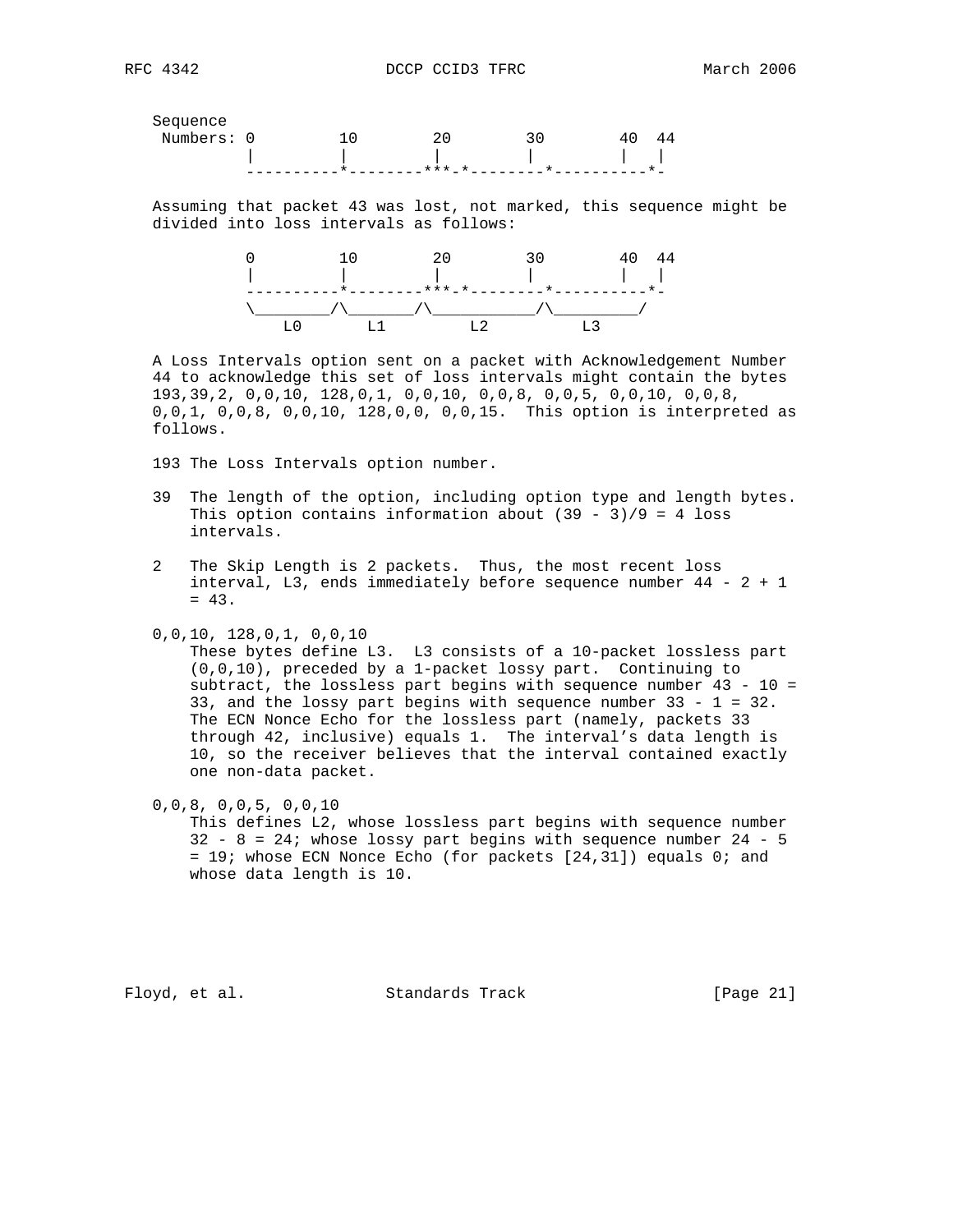0,0,8, 0,0,1, 0,0,8

 L1's lossless part begins with sequence number 11, its lossy part begins with sequence number 10, its ECN Nonce Echo (for packets [11,18]) equals 0, and its data length is 8.

0,0,10, 128,0,0, 0,0,15

 L0's lossless part begins with sequence number 0, it has no lossy part, its ECN Nonce Echo (for packets [0,9]) equals 1, and its data length is 15. (This must be the first loss interval in the connection; otherwise, a data length greater than the sequence length would be invalid.)

9. Verifying Congestion Control Compliance with ECN

 The sender can use Loss Intervals options' ECN Nonce Echoes (and possibly any Ack Vectors' ECN Nonce Echoes) to probabilistically verify that the receiver is correctly reporting all dropped or marked packets. Even if ECN is not used (the receiver's ECN Incapable feature is set to one), the sender could still check on the receiver by occasionally not sending a packet, or sending a packet out-of order, to catch the receiver in an error in Loss Intervals or Ack Vector information. This is not as robust or non-intrusive as the verification provided by the ECN Nonce, however.

9.1. Verifying the ECN Nonce Echo

 To verify the ECN Nonce Echo included with a Loss Intervals option, the sender maintains a table with the ECN nonce sum for each data packet. As defined in [RFC3540], the nonce sum for sequence number S is the one-bit sum (exclusive-or, or parity) of data packet nonces over the sequence number range [I,S], where I is the initial sequence number. Let NonceSum(S) represent this nonce sum for sequence number S, and define NonceSum( $I - 1$ ) as 0. Note that NonceSum does not account for the nonces of non-data packets such as DCCP-Ack. Then the Nonce Echo for an interval of packets with sequence numbers X to Y, inclusive, should equal the following one-bit sum:

 $N$ onceSum $(X - 1)$  +  $N$ onceSum $(Y)$ 

 Since an ECN Nonce Echo is returned for the lossless part of each Loss Interval, a misbehaving receiver -- meaning a receiver that reports a lost or marked data packet as "received non-marked", to avoid rate reductions -- has only a 50% chance of guessing the correct Nonce Echo for each loss interval.

 To verify the ECN Nonce Echo included with an Ack Vector option, the sender maintains a table with the ECN nonce value sent for each packet. The Ack Vector option explicitly says which packets were

Floyd, et al. Standards Track [Page 22]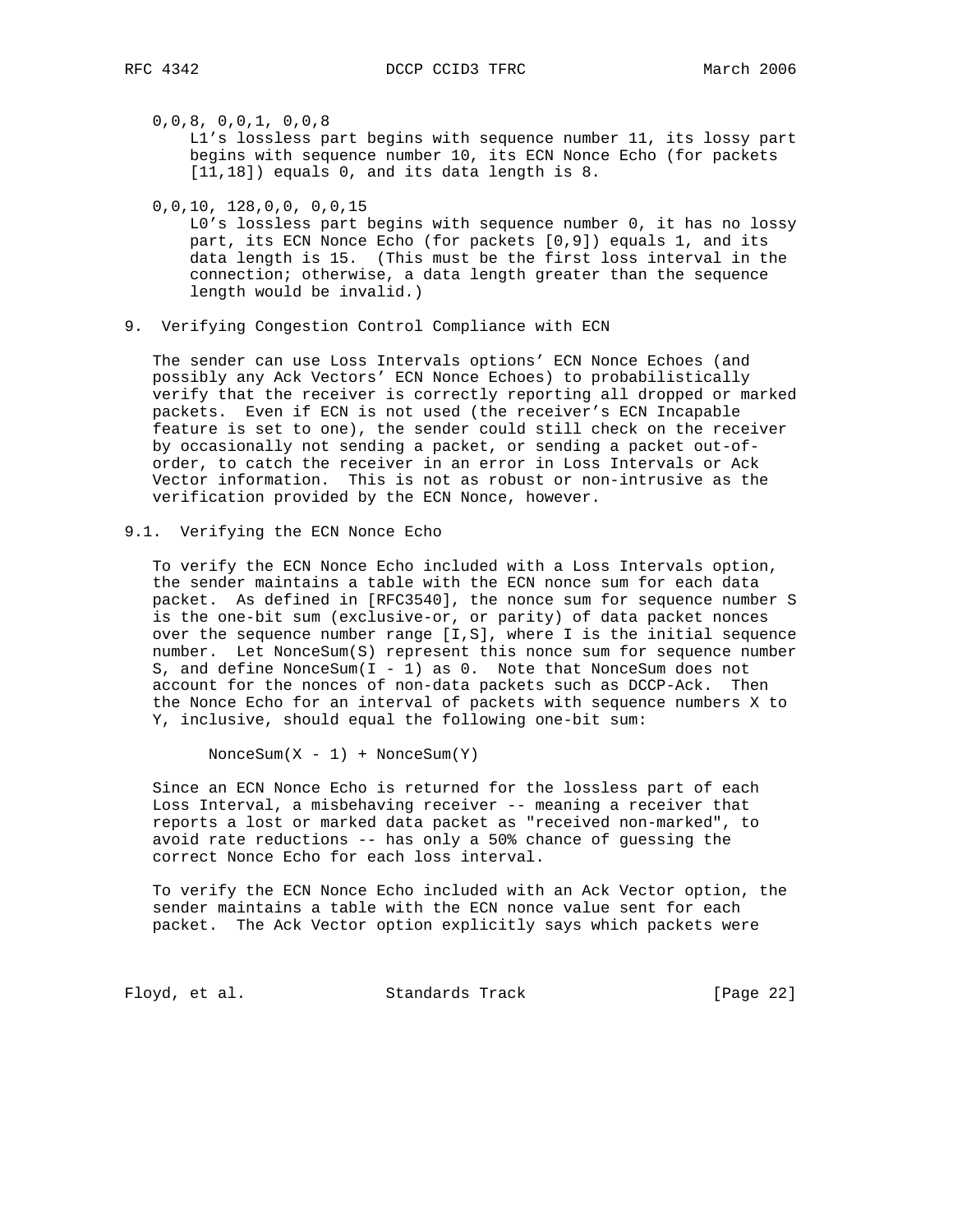received non-marked; the sender just adds up the nonces for those packets using a one-bit sum and compares the result to the Nonce Echo encoded in the Ack Vector's option type. Again, a misbehaving receiver has only a 50% chance of guessing an Ack Vector's correct Nonce Echo. Alternatively, an Ack Vector's ECN Nonce Echo may also be calculated from a table of ECN nonce sums, rather than from ECN nonces. If the Ack Vector contains many long runs of non-marked, non-dropped packets, the nonce sum-based calculation will probably be faster than a straightforward nonce-based calculation.

 Note that Ack Vector's ECN Nonce Echo is measured over both data packets and non-data packets, while the Loss Intervals option reports ECN Nonce Echoes for data packets only. Thus, different nonce sum tables are required to verify the two options.

9.2. Verifying the Reported Loss Intervals and Loss Event Rate

 Besides probabilistically verifying the ECN Nonce Echoes reported by the receiver, the sender may also verify the loss intervals and any loss event rate reported by the receiver, if it so desires. Specifically, the Loss Intervals option explicitly reports the size of each loss interval as seen by the receiver; the sender can verify that the receiver is not falsely combining two loss events into one reported Loss Interval by using saved window counter information. The sender can also compare any Loss Event Rate option to the loss event rate it calculates using the Loss Intervals option.

 Note that in some cases the loss event rate calculated by the sender could differ from an explicit Loss Event Rate option sent by the receiver. In particular, when a number of successive packets are dropped, the receiver does not know the sending times for these packets and interprets these losses as a single loss event. In contrast, if the sender has saved the sending times or window counter information for these packets, then the sender can determine if these losses constitute a single loss event or several successive loss events. Thus, with its knowledge of the sending times of dropped packets, the sender is able to make a more accurate calculation of the loss event rate. These kinds of differences SHOULD NOT be misinterpreted as attempted receiver misbehavior.

10. Implementation Issues

#### 10.1. Timestamp Usage

 CCID 3 data packets need not carry Timestamp options. The sender can store the times at which recent packets were sent; the Acknowledgement Number and Elapsed Time option contained on each required acknowledgement then provide sufficient information to

Floyd, et al. Standards Track [Page 23]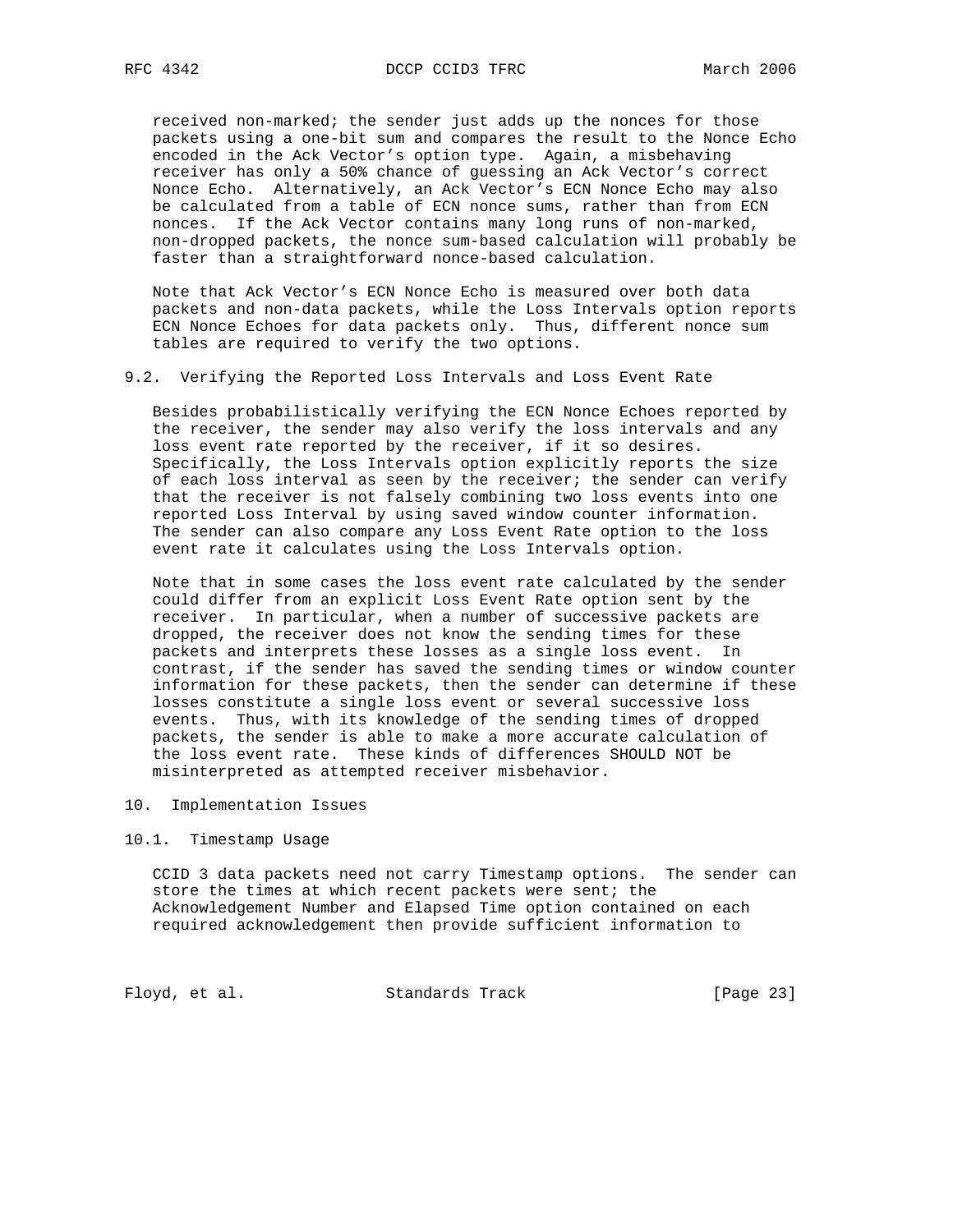compute the round trip time. Alternatively, the sender MAY include Timestamp options on some of its data packets. The receiver will respond with Timestamp Echo options including Elapsed Times, allowing the sender to calculate round-trip times without storing sent packets' timestamps at all.

### 10.2. Determining Loss Events at the Receiver

 The window counter is used by the receiver to determine whether multiple lost packets belong to the same loss event. The sender increases the window counter by one every quarter round-trip time. This section describes in detail the procedure for using the window counter to determine when two lost packets belong to the same loss event.

 [RFC3448], Section 3.2.1 specifies that each data packet contains a timestamp and gives as an alternative implementation a "timestamp" that is incremented every quarter of an RTT, as is the window counter in CCID 3. However, [RFC3448], Section 5.2 on "Translation from Loss History to Loss Events" is written in terms of timestamps, not in terms of window counters. In this section, we give a procedure for the translation from loss history to loss events that is explicitly in terms of window counters.

 To determine whether two lost packets with sequence numbers X and Y belong to different loss events, the receiver proceeds as follows. Assume Y > X in circular sequence space.

- o Let X\_prev be the greatest valid sequence number received with X\_prev < X.
- o Let Y\_prev be the greatest valid sequence number received with Y\_prev < Y.
- o Given a sequence number N, let C(N) be the window counter value associated with that packet.
- o Packets X and Y belong to different loss events if there exists a packet with sequence number S so that X\_prev < S <= Y\_prev, and the distance from  $C(X\_prev)$  to  $C(S)$  is greater than 4. (The distance is the number D so that  $C(X_{prev}) + D = C(S)$  (mod WCTRMAX), where WCTRMAX is the maximum value for the window counter -- in our case, 16.)

 That is, the receiver only considers losses X and Y as separate loss events if there exists some packet S received between X and Y, with the distance from  $C(X_{prev})$  to  $C(S)$  greater than 4. This complex calculation is necessary in order to handle the case where

Floyd, et al. Standards Track [Page 24]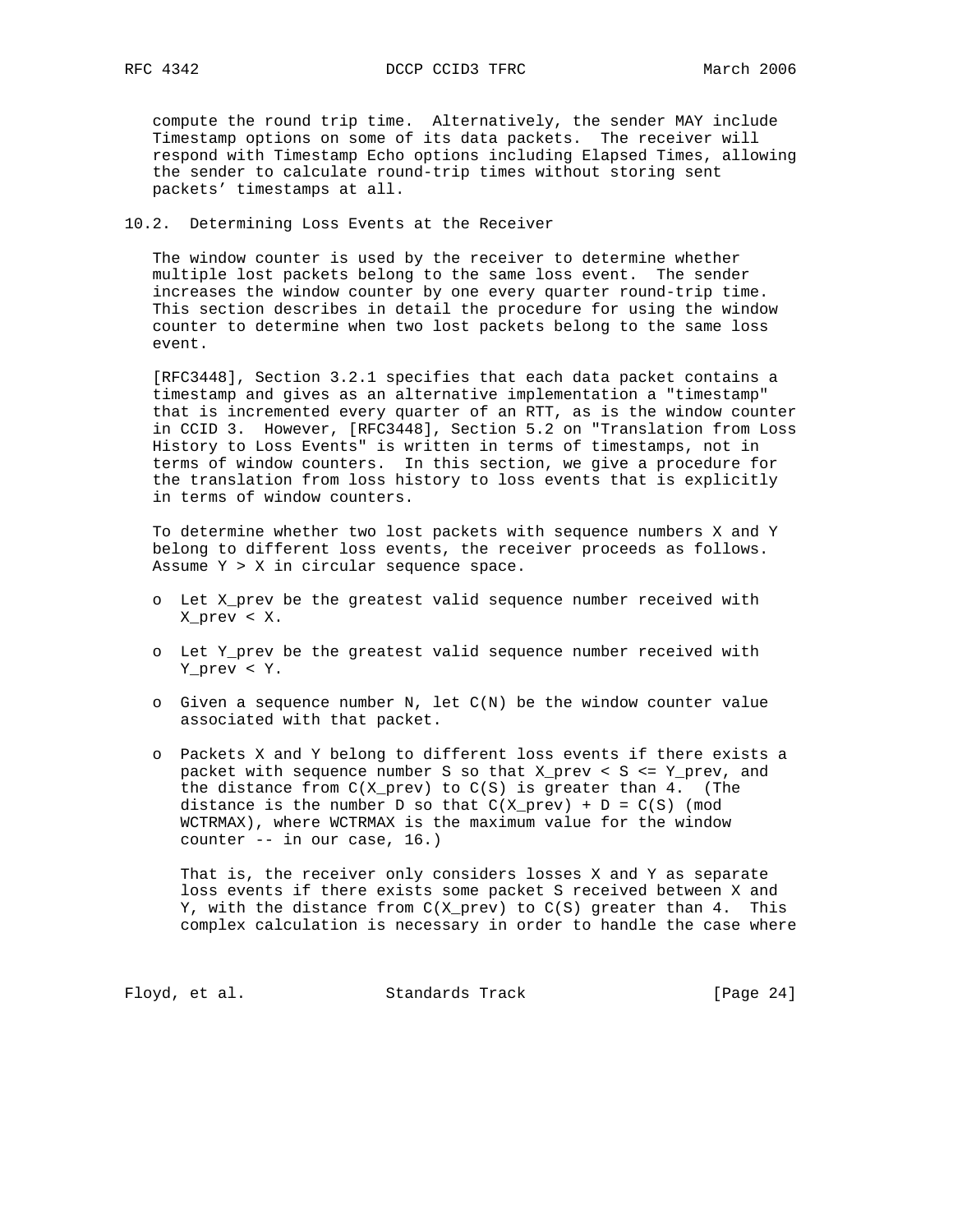window counter space wrapped completely between X and Y. When that space does not wrap, the receiver can simply check whether the distance from  $C(X_{prev})$  to  $C(Y_{prev})$  is greater than 4; if so, then X and Y belong to separate loss events.

 Window counters can help the receiver disambiguate multiple losses after a sudden decrease in the actual round-trip time. When the sender receives an acknowledgement acknowledging a data packet with window counter i, the sender increases its window counter, if necessary, so that subsequent data packets are sent with window counter values of at least i+4. This can help minimize errors where the receiver incorrectly interprets multiple loss events as a single loss event.

 We note that if all of the packets between X and Y are lost in the network, then X\_prev and Y\_prev are equal, and the series of consecutive losses is treated by the receiver as a single loss event. However, the sender will receive no DCCP-Ack packets during a period of consecutive losses, and the sender will reduce its sending rate accordingly.

 As an alternative to the window counter, the sender could have sent its estimate of the round-trip time to the receiver directly in a round-trip time option; the receiver would use the sender's round trip time estimate to infer when multiple lost or marked packets belong in the same loss event. In some respects, a round-trip time option would give a more precise encoding of the sender's round-trip time estimate than does the window counter. However, the window counter conveys information about the relative \*sending\* times for packets, while the receiver could only use the round-trip time option to distinguish between the relative \*receive\* times (in the absence of timestamps). That is, the window counter will give more robust performance when there is a large variation in delay for packets sent within a window of data. Slightly more speculatively, a round-trip time option might possibly be used more easily by middleboxes attempting to verify that a flow used conforming end-to-end congestion control.

10.3. Sending Feedback Packets

 [RFC3448], Sections 6.1 and 6.2 specify that the TFRC receiver must send a feedback packet when a newly calculated loss event rate p is greater than its previous value. CCID 3 follows this rule.

 In addition, [RFC3448], Section 6.2, specifies that the receiver use a feedback timer to decide when to send additional feedback packets. If the feedback timer expires and data packets have been received since the previous feedback was sent, then the receiver sends a

Floyd, et al. Standards Track [Page 25]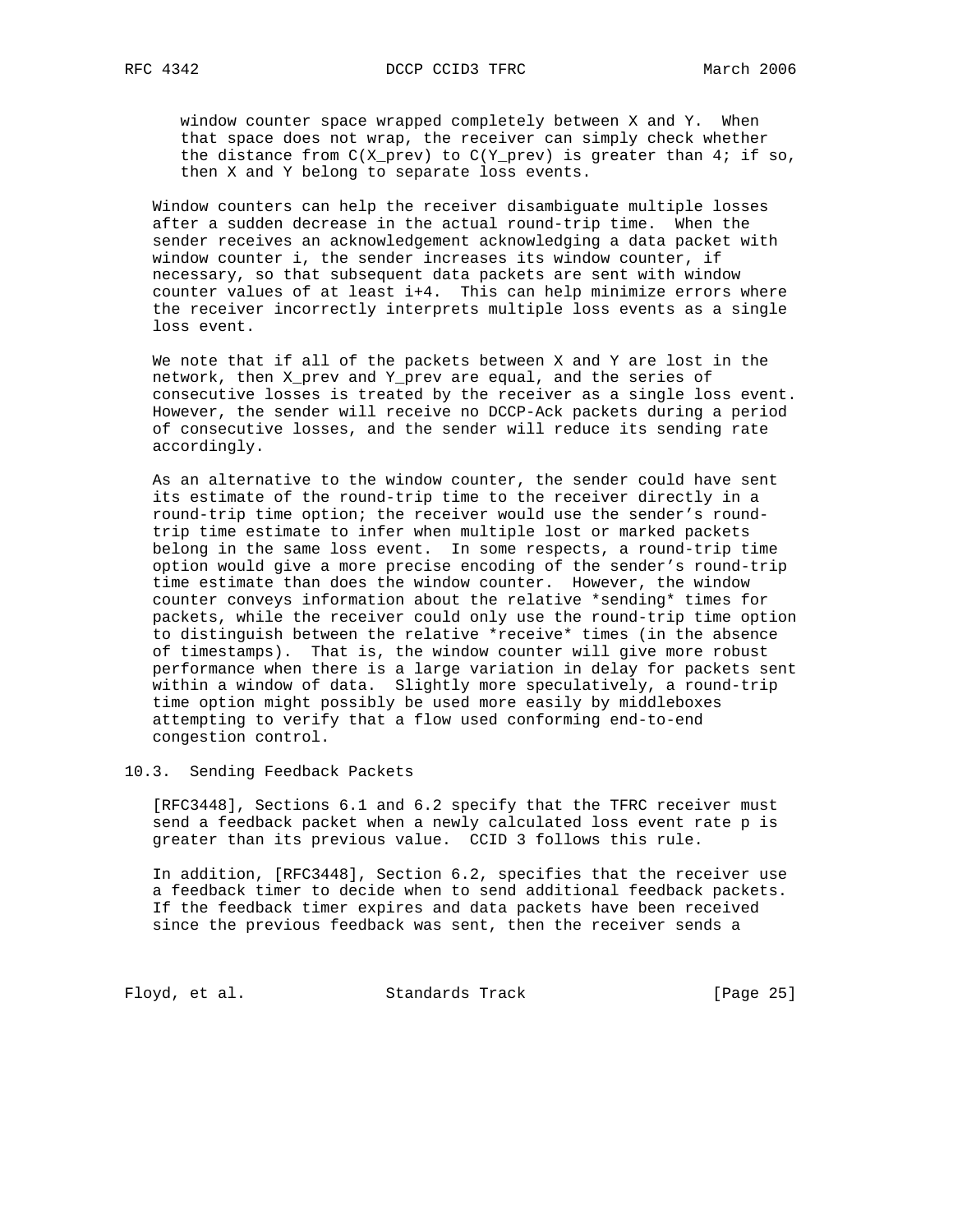feedback packet. When the feedback timer expires, the receiver resets the timer to expire after R\_m seconds, where R\_m is the most recent estimate of the round-trip time received from the sender. CCID 3 receivers, however, generally use window counter values instead of a feedback timer to determine when to send additional feedback packets. This section describes how.

 Whenever the receiver sends a feedback message, the receiver sets a local variable last\_counter to the greatest received value of the window counter since the last feedback message was sent, if any data packets have been received since the last feedback message was sent. If the receiver receives a data packet with a window counter value greater than or equal to last\_counter + 4, then the receiver sends a new feedback packet. ("Greater" and "greatest" are measured in circular window counter space.)

 This procedure ensures that when the sender is sending at a rate less than one packet per round-trip time, the receiver sends a feedback packet after each data packet. Similarly, this procedure ensures that when the sender is sending several packets per round-trip time, the receiver will send a feedback packet each time that a data packet arrives with a window counter at least four greater than the window counter when the last feedback packet was sent. Thus, the feedback timer is not necessary when the window counter is used.

 However, the feedback timer still could be useful in some rare cases to prevent the sender from unnecessarily halving its sending rate. In particular, one could construct scenarios where the use of the feedback timer at the receiver would prevent the unnecessary expiration of the nofeedback timer at the sender. Consider the case below, in which a feedback packet is sent when a data packet arrives with a window counter of K.

| Window                                              |                             |    |                         |      |       |          |    |
|-----------------------------------------------------|-----------------------------|----|-------------------------|------|-------|----------|----|
| Counters: K K+1 K+2 K+3 K+4 K+5 K+6  K+15 K+16 K+17 |                             |    |                         |      |       |          |    |
| Data<br>Packets                                     |                             |    |                         |      |       |          |    |
| Received:                                           |                             |    | $\cdot$ $\cdot$ $\cdot$ |      |       |          |    |
|                                                     |                             |    |                         |      |       |          |    |
| Events:                                             | 1 :                         | 2: |                         | 3:   | 4 :   | 5:       | 6: |
|                                                     | " д "                       |    |                         | "B"  | Timer | "B"      |    |
|                                                     | sent                        |    |                         | sent |       | received |    |
| 1:                                                  | Feedback message A is sent. |    |                         |      |       |          |    |

 2: A feedback message would have been sent if feedback timers had been used.

Floyd, et al. Standards Track [Page 26]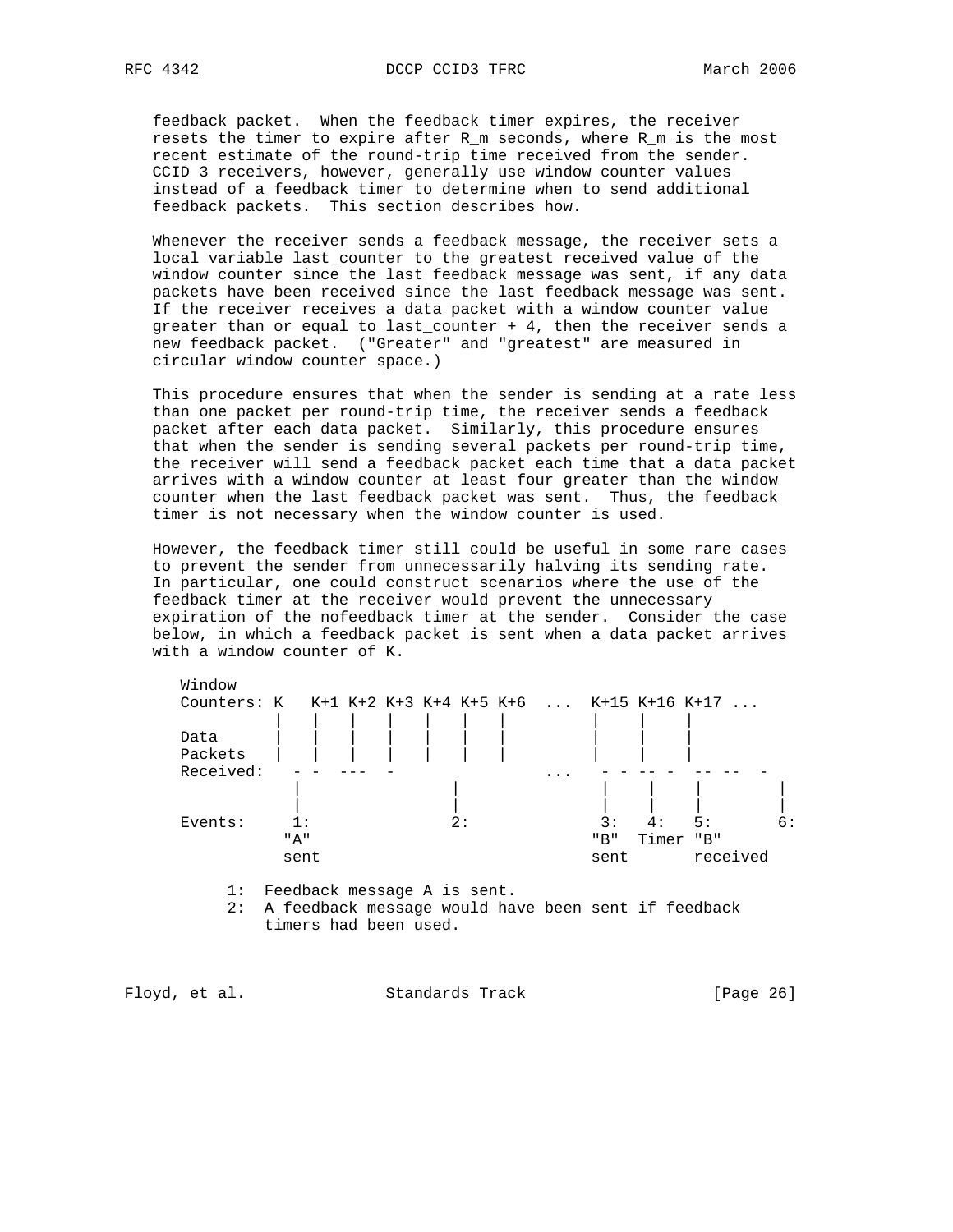- 3: Feedback message B is sent.
- 4: Sender's nofeedback timer expires.
- 5: Feedback message B is received at the sender.
- 6: Sender's nofeedback timer would have expired if feedback timers had been used, and the feedback message at 2 had been sent.

 The receiver receives data after the feedback packet has been sent but has received no data packets with a window counter between K+4 and K+14. A data packet with a window counter of K+4 or larger would have triggered sending a new feedback packet, but no feedback packet is sent until time 3.

 The TFRC protocol specifies that after a feedback packet is received, the sender sets a nofeedback timer to at least four times the round trip time estimate. If the sender doesn't receive any feedback packets before the nofeedback timer expires, then the sender halves its sending rate. In the figure, the sender receives feedback message A (time 1) and then sets the nofeedback timer to expire roughly four round-trip times later (time 4). The sender starts sending again just before the nofeedback timer expires but doesn't receive the resulting feedback message until after its expiration, resulting in an unnecessary halving of the sending rate. If the connection had used feedback timers, the receiver would have sent a feedback message when the feedback timer expired at time 2, and the halving of the sending rate would have been avoided.

 For implementors who wish to implement a feedback timer for the data receiver, we suggest estimating the round-trip time from the most recent data packet, as described in Section 8.1. We note that this procedure does not work when the inter-packet sending times are greater than the RTT.

## 11. Security Considerations

 Security considerations for DCCP have been discussed in [RFC4340], and security considerations for TFRC have been discussed in [RFC3448], Section 9. The security considerations for TFRC include the need to protect against spoofed feedback and the need to protect the congestion control mechanisms against incorrect information from the receiver.

 In this document, we have extensively discussed the mechanisms the sender can use to verify the information sent by the receiver. When ECN is used, the receiver returns ECN Nonce information to the sender. When ECN is not used, then, as Section 9 shows, the sender could still use various techniques that might catch the receiver in

Floyd, et al. Standards Track [Page 27]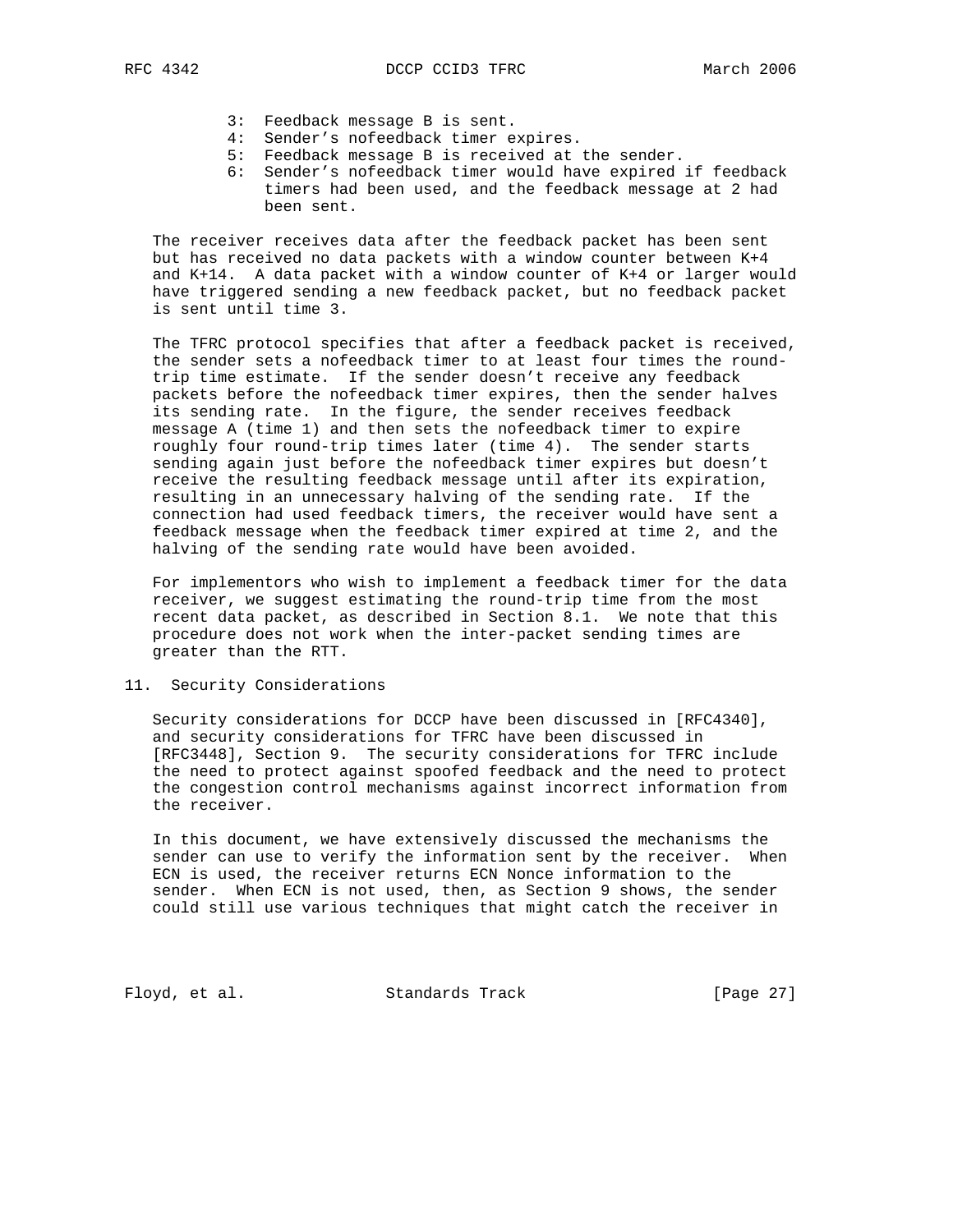an error in reporting congestion, but this is not as robust or non intrusive as the verification provided by the ECN Nonce.

### 12. IANA Considerations

 This specification defines the value 3 in the DCCP CCID namespace managed by IANA. This assignment is also mentioned in [RFC4340].

 CCID 3 also introduces three sets of numbers whose values should be allocated by IANA; namely, CCID 3-specific Reset Codes, option types, and feature numbers. These ranges will prevent any future CCID 3 specific allocations from polluting DCCP's corresponding global namespaces; see [RFC4340], Section 10.3. However, we note that this document makes no particular allocations from the Reset Code range, except for experimental and testing use [RFC3692]. We refer to the Standards Action policy outlined in [RFC2434].

### 12.1. Reset Codes

 Each entry in the DCCP CCID 3 Reset Code registry contains a CCID 3 specific Reset Code, which is a number in the range 128-255; a short description of the Reset Code; and a reference to the RFC defining the Reset Code. Reset Codes 184-190 and 248-254 are permanently reserved for experimental and testing use. The remaining Reset Codes -- 128-183, 191-247, and 255 -- are currently reserved and should be allocated with the Standards Action policy, which requires IESG review and approval and standards-track IETF RFC publication.

### 12.2. Option Types

 Each entry in the DCCP CCID 3 option type registry contains a CCID 3-specific option type, which is a number in the range 128-255; the name of the option, such as "Loss Intervals"; and a reference to the RFC defining the option type. The registry is initially populated using the values in Table 1, in Section 8. This document allocates option types 192-194, and option types 184-190 and 248-254 are permanently reserved for experimental and testing use. The remaining option types -- 128-183, 191, 195-247, and 255 -- are currently reserved and should be allocated with the Standards Action policy, which requires IESG review and approval and standards-track IETF RFC publication.

### 12.3. Feature Numbers

 Each entry in the DCCP CCID 3 feature number registry contains a CCID 3-specific feature number, which is a number in the range 128-255; the name of the feature, such as "Send Loss Event Rate"; and a reference to the RFC defining the feature number. The registry is

Floyd, et al. Standards Track [Page 28]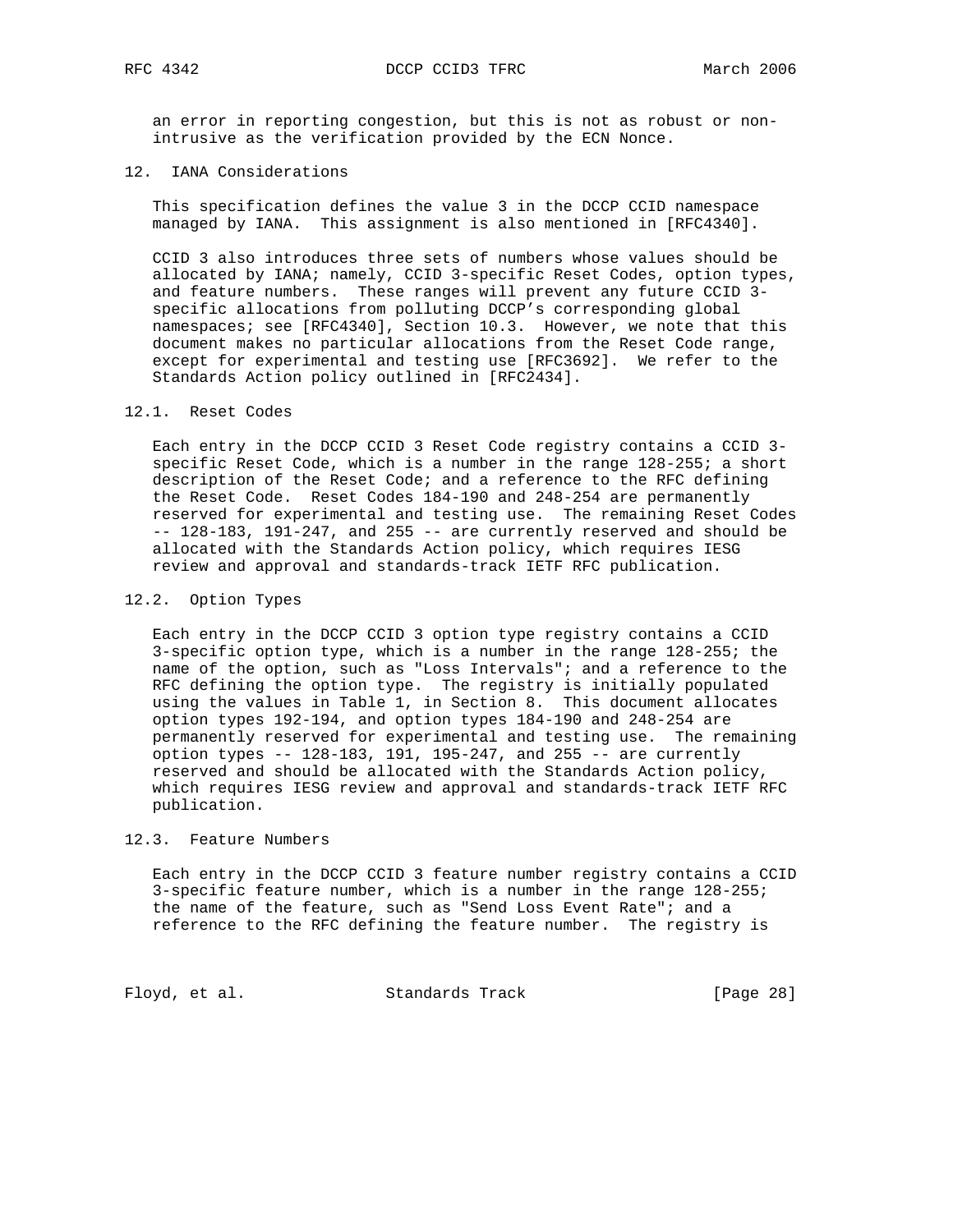initially populated using the values in Table 2, in Section 8. This document allocates feature number 192, and feature numbers 184-190 and 248-254 are permanently reserved for experimental and testing use. The remaining feature numbers -- 128-183, 191, 193-247, and 255 -- are currently reserved and should be allocated with the Standards Action policy, which requires IESG review and approval and standards-track IETF RFC publication.

# 13. Thanks

 We thank Mark Handley for his help in defining CCID 3. We also thank Mark Allman, Aaron Falk, Ladan Gharai, Sara Karlberg, Greg Minshall, Arun Venkataramani, David Vos, Yufei Wang, Magnus Westerlund, and members of the DCCP Working Group for feedback on versions of this document.

Floyd, et al. Standards Track [Page 29]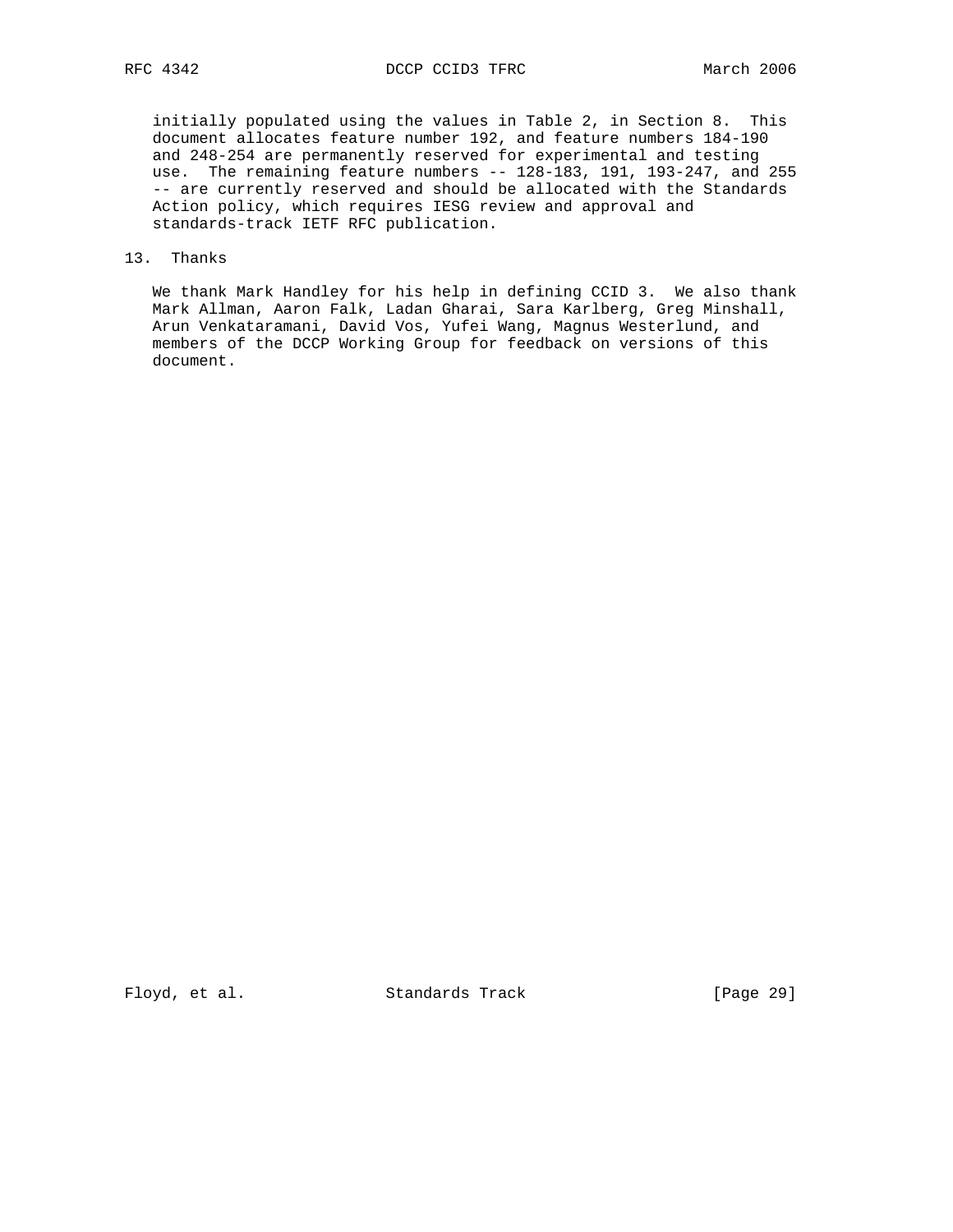A. Appendix: Possible Future Changes to CCID 3

 There are a number of cases where the behavior of TFRC as specified in [RFC3448] does not match the desires of possible users of DCCP. These include the following:

- 1. The initial sending rate of at most four packets per RTT, as specified in [RFC3390].
- 2. The receiver's sending of an acknowledgement for every data packet received, when the receiver receives at a rate less than one packet per round-trip time.
- 3. The sender's limitation of at most doubling the sending rate from one round-trip time to the next (or, more specifically, of limiting the sending rate to at most twice the reported receive rate over the previous round-trip time).
- 4. The limitation of halving the allowed sending rate after an idle period of four round-trip times (possibly down to the initial sending rate of two to four packets per round-trip time).
- 5. The response function used in [RFC3448], Section 3.1, which does not closely match the behavior of TCP in environments with high packet drop rates [RFC3714].

 One suggestion for higher initial sending rates is an initial sending rate of up to eight small packets per RTT, when the total packet size, including headers, is at most 4380 bytes. Because the packets would be rate-paced out over a round-trip time, instead of sent back-to-back as they would be in TCP, an initial sending rate of eight small packets per RTT with TFRC-based congestion control would be considerably milder than the impact of an initial window of eight small packets sent back-to-back in TCP. As Section 5.1 describes, the initial sending rate also serves as a lower bound for reductions of the allowed sending rate during an idle period.

 We note that with CCID 3, the sender is in slow-start in the beginning and responds promptly to the report of a packet loss or mark. However, in the absence of feedback from the receiver, the sender can maintain its old sending rate for up to four round-trip times. One possibility would be that for an initial window of eight small packets, the initial nofeedback timer would be set to two round-trip times instead of four, so that the sending rate would be reduced after two round-trips without feedback.

Floyd, et al. Standards Track [Page 30]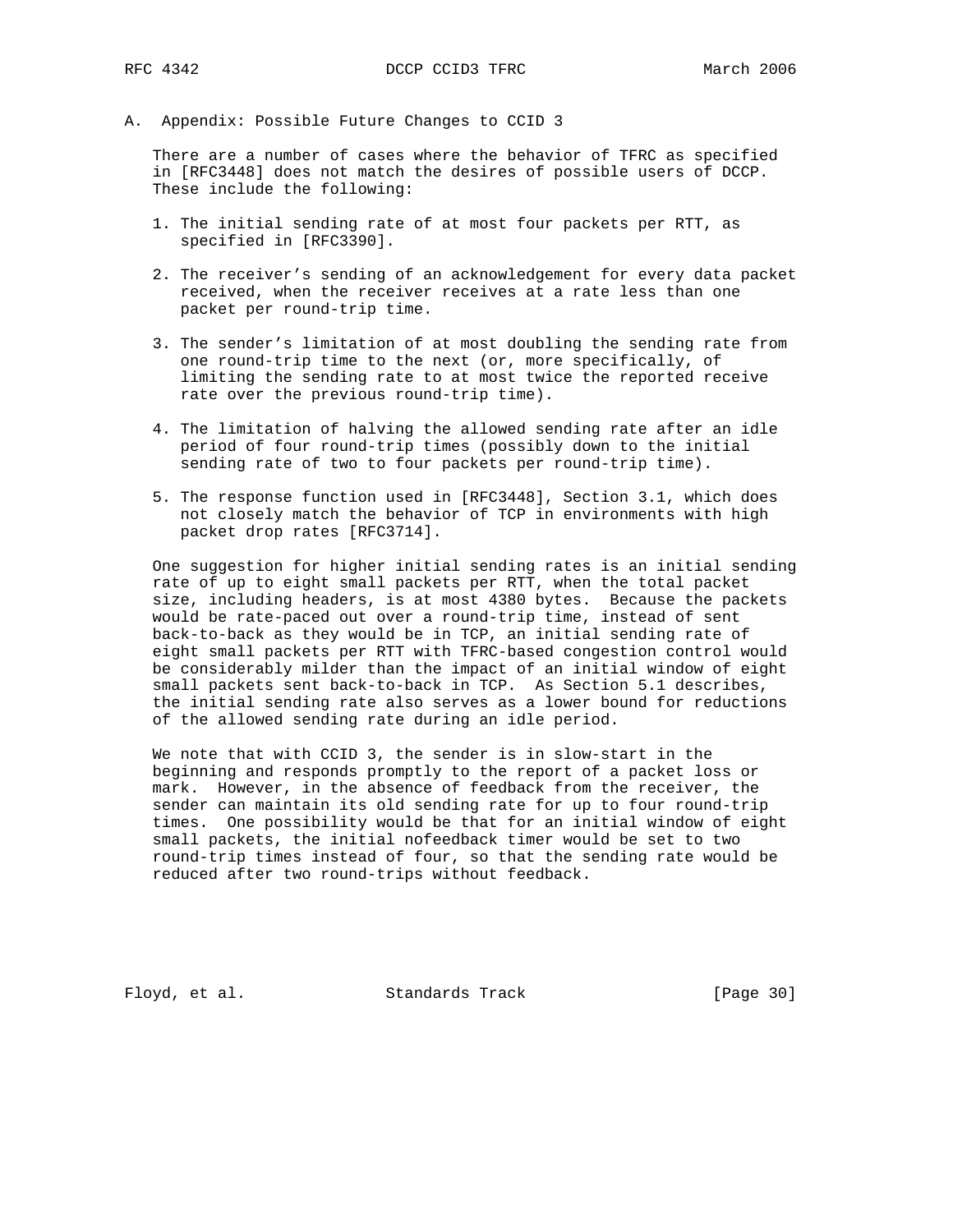Research and engineering will be needed to investigate the pros and cons of modifying these limitations in order to allow larger initial sending rates, to send fewer acknowledgements when the data sending rate is low, to allow more abrupt changes in the sending rate, or to allow a higher sending rate after an idle period.

Normative References

| [RFC2119] | Bradner, S., "Key words for use in RFCs to Indicate |  |  |  |  |  |  |
|-----------|-----------------------------------------------------|--|--|--|--|--|--|
|           | Requirement Levels", BCP 14, RFC 2119, March 1997.  |  |  |  |  |  |  |

- [RFC2434] Narten, T. and H. Alvestrand, "Guidelines for Writing an IANA Considerations Section in RFCs", BCP 26, RFC 2434, October 1998.
- [RFC2581] Allman, M., Paxson, V., and W. Stevens, "TCP Congestion Control", RFC 2581, April 1999.
- [RFC3168] Ramakrishnan, K., Floyd, S., and D. Black, "The Addition of Explicit Congestion Notification (ECN) to IP", RFC 3168, September 2001.
- [RFC3390] Allman, M., Floyd, S., and C. Partridge, "Increasing TCP's Initial Window", RFC 3390, October 2002.
- [RFC3448] Handley, M., Floyd, S., Padhye, J., and J. Widmer, "TCP Friendly Rate Control (TFRC): Protocol Specification", RFC 3448, January 2003.
- [RFC3692] Narten, T., "Assigning Experimental and Testing Numbers Considered Useful", BCP 82, RFC 3692, January 2004.
- [RFC4340] Kohler, E., Handley, M., and S. Floyd, "Datagram Congestion Control Protocol (DCCP)", RFC 4340, March 2006.

### Informative References

 [RFC3540] Spring, N., Wetherall, D., and D. Ely, "Robust Explicit Congestion Notification (ECN) Signaling with Nonces", RFC 3540, June 2003.

Floyd, et al. Standards Track [Page 31]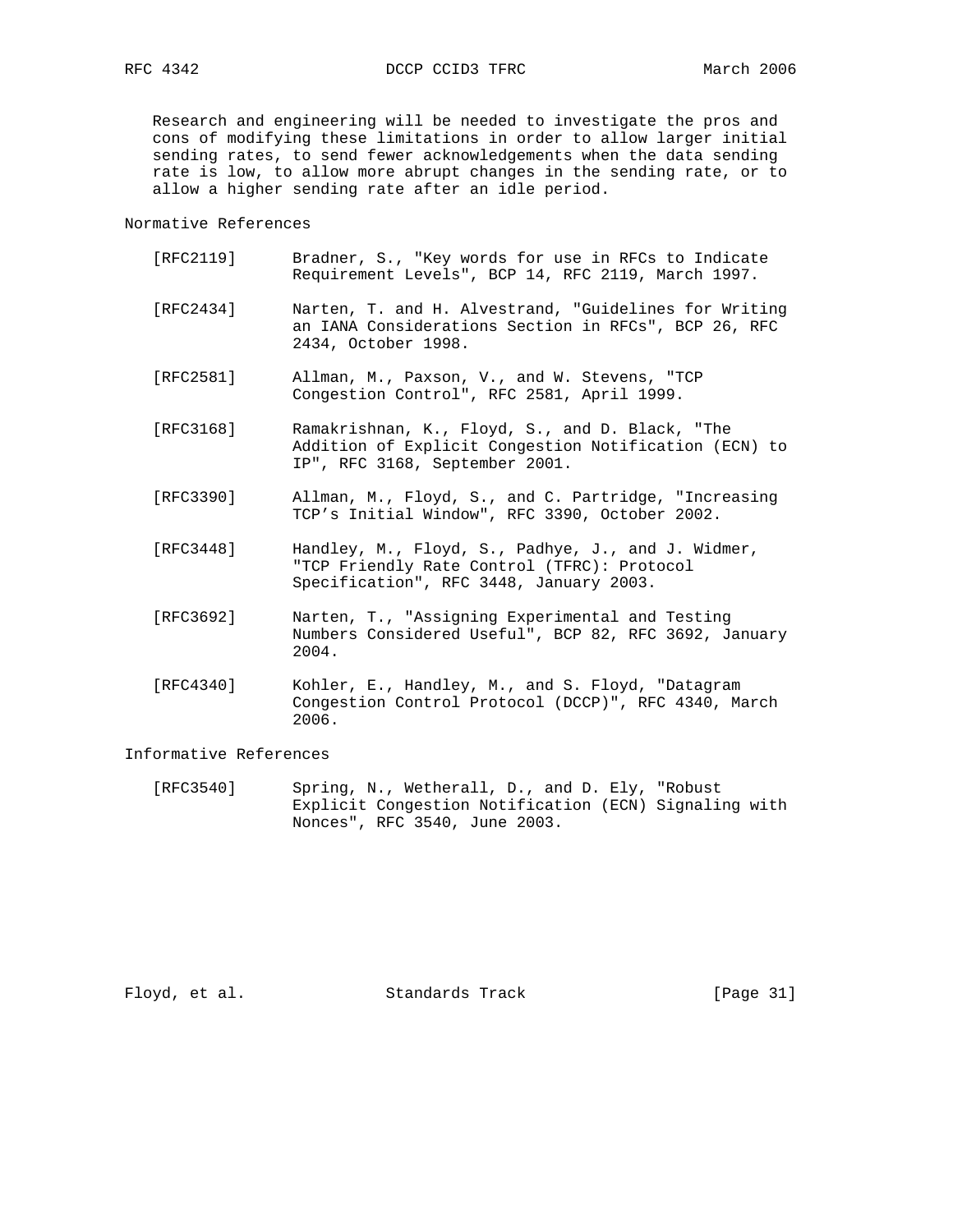- [RFC3714] Floyd, S. and J. Kempf, "IAB Concerns Regarding Congestion Control for Voice Traffic in the Internet", RFC 3714, March 2004.
- [RFC4341] Floyd, S. and E. Kohler, "Profile for Datagram Congestion Control Protocol (DCCP) Congestion Control ID 2: TCP-like Congestion Control", RFC 4341, March 2006.
- [V03] Arun Venkataramani, August 2003. Citation for acknowledgement purposes only.

Authors' Addresses

 Sally Floyd ICSI Center for Internet Research 1947 Center Street, Suite 600 Berkeley, CA 94704 USA

EMail: floyd@icir.org

 Eddie Kohler 4531C Boelter Hall UCLA Computer Science Department Los Angeles, CA 90095 USA

EMail: kohler@cs.ucla.edu

 Jitendra Padhye Microsoft Research One Microsoft Way Redmond, WA 98052 USA

EMail: padhye@microsoft.com

Floyd, et al. Standards Track [Page 32]